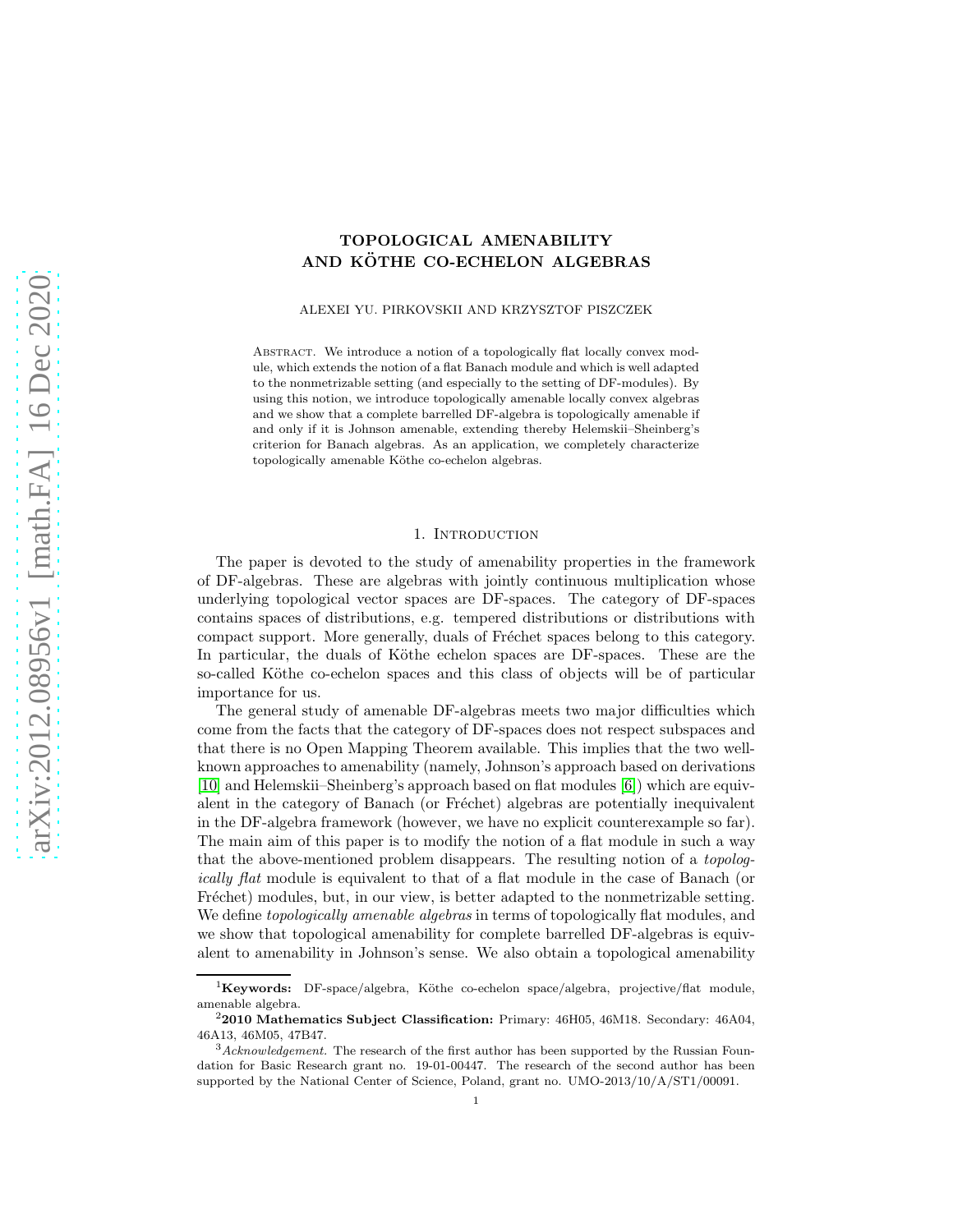criterion for Köthe co-echelon algebras, completing thereby recent results of the second author [\[23,](#page-19-0) [24\]](#page-19-1).

The theory of amenable Banach algebras essentially starts with the famous result of Johnson [\[10,](#page-18-0) Theorem 2.5] who proved that the convolution algebra  $L^1(G)$  is amenable if and only if the locally compact group  $G$  is amenable. Since then amenable Banach algebras became an inseparable part of functional analysis and operator algebra theory (see [\[28\]](#page-19-2) for a recent and detailed account). A few years after the publication of Johnson's memoir, Helemskii and Sheinberg [\[6\]](#page-18-1) observed that the notion of an amenable algebra perfectly fits into the general "Banach homological algebra" developed earlier by Helemskii [\[5\]](#page-18-2) (and, independently, by Kiehl and Verdier [\[11\]](#page-18-3) and by Taylor [\[31\]](#page-19-3)). Namely, Helemskii and Sheinberg proved that a Banach algebra A is amenable in Johnson's sense if and only if the unitization of A is a flat Banach A-bimodule. This result was extended by the first author  $[20, Corollary 3.5]$  to the setting of Fréchet algebras. In the present article we continue this investigation and study amenability properties of DF-algebras, with a special emphasis on Köthe co-echelon algebras.

The paper is organized as follows. The next section is Notation and Preliminaries, and it contains basic definitions, facts and notation that is used in the sequel. In Section [3,](#page-6-0) we introduce and study topologically flat locally convex modules and topologically amenable locally convex algebras. The main results here are Theorem [3.12,](#page-8-0) which characterizes topologically flat DF-modules in terms of the Ext functor, and Theorem [3.18,](#page-9-0) which shows that, for complete barrelled DF-algebras, the topological amenability in our sense is equivalent to the Johnson amenabil-ity. In Section [4,](#page-11-0) we characterize topologically amenable Köthe co-echelon algebras  $k_p(V)$  in terms of the corresponding weight sets V (Theorems [4.4](#page-13-0) and [4.5\)](#page-14-0). Finally, in Section [5](#page-15-0) we give some concrete examples of topologically amenable (and nonamenable) co-echelon algebras. In particular, we construct a topologically amenable co-echelon algebra of order  $\infty$  which, in a sense, cannot be reduced to a direct sum of  $\ell_{\infty}$  with a contractible co-echelon algebra.

General references are: [\[17\]](#page-18-4) for functional analysis, [\[4,](#page-18-5) [15\]](#page-18-6) for Banach and topological algebra theory, and [\[7\]](#page-18-7) for the homology theory of topological algebras.

## 2. Notation and Preliminaries

We start by recalling some basic definitions and introducing some notation that will be used in the sequel. By a *locally convex algebra* we mean a locally convex space (lcs) over  $\mathbb C$  equipped with a separately continuous associative multiplication. In general, locally convex algebras are not assumed to have an identity. Given a locally convex algebra  $A$ , we denote by  $A_+$  the unconditional unitization of  $A$ , and we denote by  $A^{op}$  the opposite algebra, i.e., the lcs A with multiplication  $a \cdot b := ba$ . In what follows, when using the word "algebra" with an adjective that describes a linear topological property (such as "complete", "Fréchet", "Banach", etc.), we mean that the underlying lcs of the algebra in question has the specified property. The same applies to locally convex modules (see below).

Given a locally convex algebra A, a *left locally convex A-module* is an lcs X together with a left A-module structure such that the action  $A \times X \to X$  is separately continuous. Right locally convex modules and locally convex bimodules are defined similarly. At some point we will be using a concrete locally convex bimodule  $A \otimes \mathbb{C}$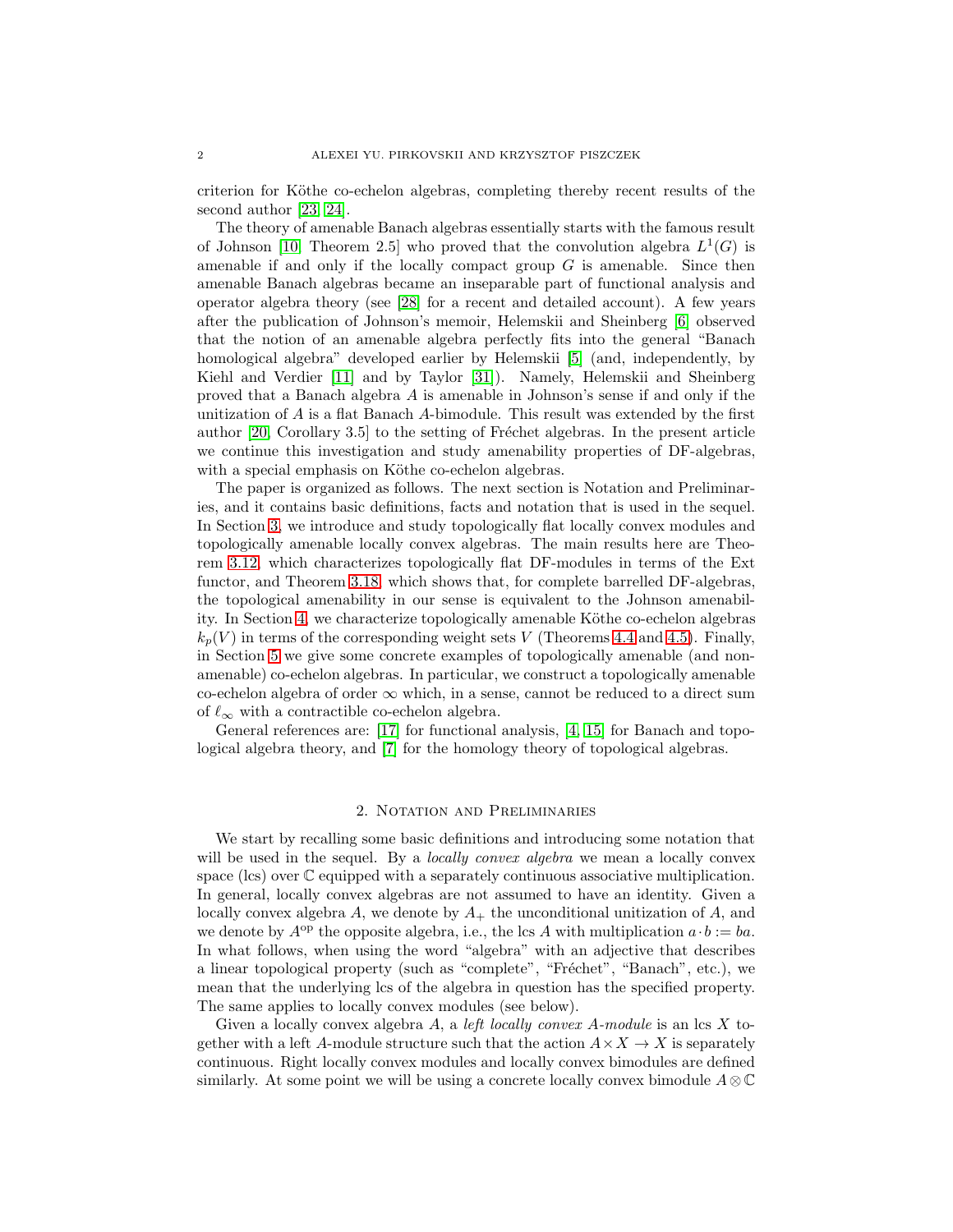which is the lcs A itself with trivial right module action and multiplication as the left module action.

The completed projective tensor product of lcs's  $E$  and  $F$  will be denoted by  $E \widehat{\otimes} F$ , and the completion of E will be denoted by  $\widetilde{E}$  or by E<sup>∼</sup>. A complete locally convex algebra with jointly continuous multiplication is called a  $\hat{\otimes}$ *-algebra*. If A is a  $\hat{\otimes}$ -algebra then the assignment  $a \otimes b \mapsto ab$  gives rise to the so-called *product map*  $\pi_A: A\widehat{\otimes}A \to A$ . We will simply write  $\pi$  whenever it is clear to which algebra the product map is referred to. If A is a  $\widehat{\otimes}$ -algebra, then a left locally convex A-module X is a *left*  $A \text{-} \widehat{\otimes}$ *-module* if X is complete and if the action of A on X is jointly continuous. Right  $\widehat{\otimes}$ -modules and  $\widehat{\otimes}$ -bimodules are defined similarly. The category of left A-⊗-modules (respectively, of right A-⊗-modules, of A-B-⊗-bimodules) will be denoted by A-mod (respectively, mod-A, A-mod-B). Note that  $A_-\hat{\otimes}$ -bimodules are nothing but left unital  $A^e \widehat{\otimes}$ -modules, where  $A^e := A_+ \widehat{\otimes} A_+^{\rm op}$  is the enveloping algebra of A (see [\[7,](#page-18-7) §II.5.2]). If  $X \in \text{mod-}A$  and  $Y \in A$ -mod, then the A-module *projective tensor product* of X and Y is defined as

$$
X \mathop{\widehat{\otimes}}_A Y := (X \mathop{\widehat{\otimes}} Y/N)^\sim,
$$

where

$$
N:=\overline{\operatorname{span}}\big\{x\cdot a\otimes y-x\otimes a\cdot y:a\in A,\,x\in X,\,y\in Y\big\}\subset X\,\widehat{\otimes}\,Y.
$$

If X and Y are two lcs's, then  $L(X, Y)$  stands for the vector space of continuous linear operators from X to Y. We equip  $L(X, Y)$  with the topology of uniform convergence on bounded sets. As usual, we let  $X' = L(X, \mathbb{C})$ . If A is a locally convex algebra and  $X, Y$  are left locally convex A-modules, then  $_A L(X, Y)$  denotes the vector space of continuous linear A-module maps, i.e., operators  $T \in L(X, Y)$ satisfying  $T(a \cdot x) = a \cdot Tx$  for all  $a \in A$ ,  $x \in X$ . In the case of right A-modules, resp. A-B-bimodules, the vector spaces  $L_A(X, Y)$  and  $_A L_B(X, Y)$  are defined analogously.

Suppose that  $A, B, C$  are locally convex algebras,  $X$  is a locally convex  $B-C$ bimodule, and Y is a locally convex A-C-bimodule. Then  $L_C(X, Y)$  has a natural A-B-bimodule structure given by

$$
(a \cdot T)(x) = a \cdot T(x), \quad (T \cdot b)(x) = T(b \cdot x) \qquad (a \in A, \ b \in B, \ T \in L_C(X, Y)).
$$

If the actions of  $A$  on  $Y$  and of  $B$  on  $X$  are hypocontinuous with respect to the families of bounded subsets of Y and X, respectively, then  $L_C(X, Y)$  is easily seen to be a locally convex  $A-B$ -bimodule (cf. [\[31,](#page-19-3) Section 3]). In particular, this condition is satisfied provided that the actions are jointly continuous. In particular, for each  $\widehat{\otimes}$ -algebra A and each left (respectively, right) A- $\widehat{\otimes}$ -module X the dual space X' is a right (respectively, left) locally convex A-module. Note, however, that the action of  $A$  on  $X'$  need not be jointly continuous.

Let CLCS denote the category of complete lcs's and continuous linear maps. Suppose that  $C \subset CLCS$  is a full additive subcategory. We write  $\text{alg}(C)$  for the category of all ⊗-algebras whose underlying spaces are objects of C. If A is a  $\hat{\otimes}$ algebra, then we denote by  $A$ -mod(C) the full subcategory of  $A$ -mod consisting of those modules whose underlying spaces are objects of C. The symbols mod- $A(C)$ and  $A$ -mod- $B(C)$  are understood in a similar way.

Following [\[22\]](#page-19-5) (cf. also [\[7\]](#page-18-7)), we say that C is *admissible* if the following holds:

- (C1) if  $E \in \mathsf{C}$  and F is a locally convex space isomorphic to E, then  $F \in \mathsf{C}$ ;
- (C2) if  $E \in \mathsf{C}$  and  $E_0 \subset E$  is a complemented vector subspace, then  $E_0 \in \mathsf{C}$ ;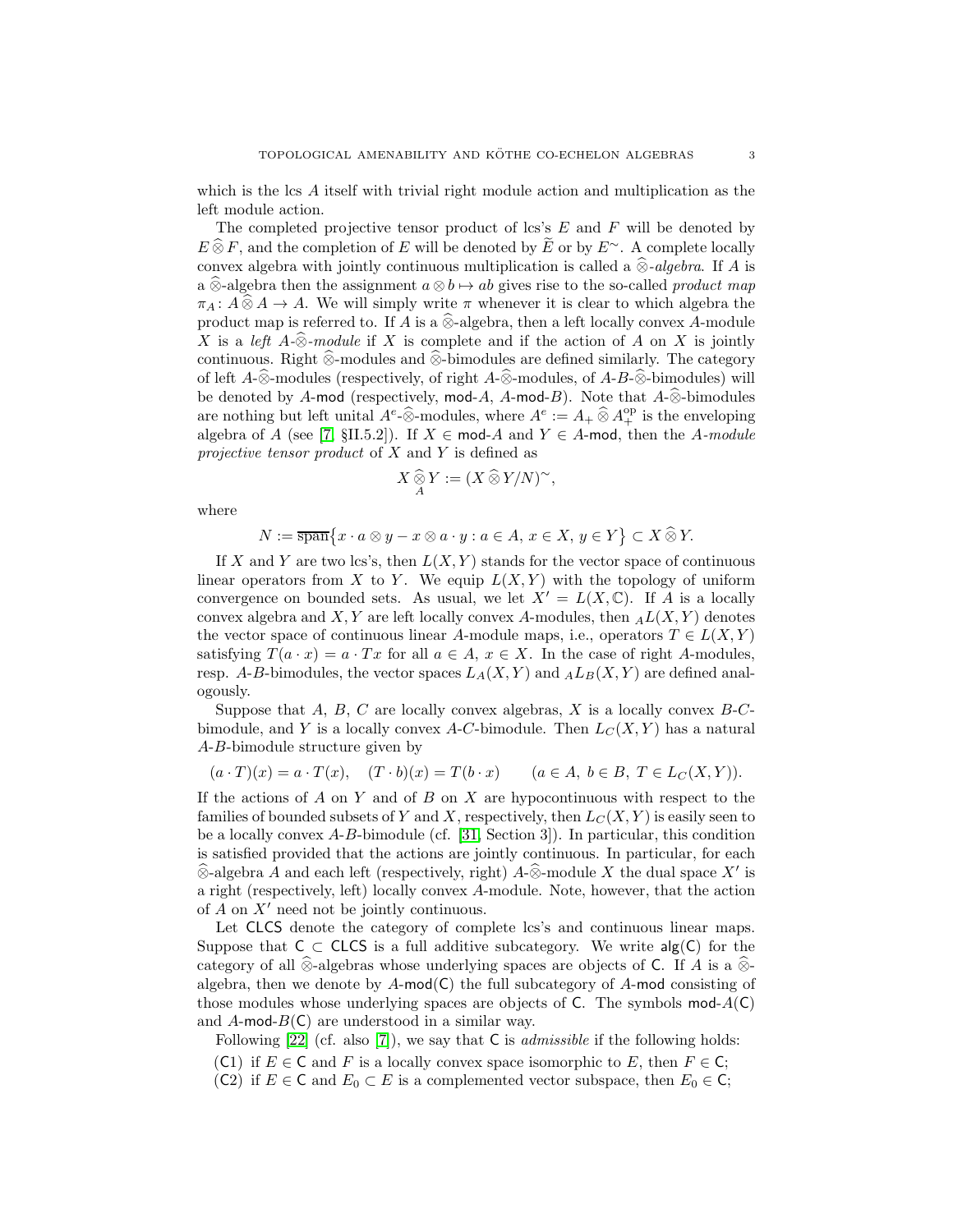(C3) if  $E, F \in \mathsf{C}$ , then  $E \widehat{\otimes} F \in \mathsf{C}$ .

Most of the categories of complete lcs's used in functional analysis are admissible. In this paper, the concrete admissible subcategories we are mostly interested in are CLCS itself, the category Ban of Banach spaces, the category Fr of Fréchet spaces, and the category CBDF of complete barrelled (DF)-spaces. The admissibility of Ban and Fr is well known. As for CBDF, property (C2) follows from the fact that the classes of barrelled spaces and of (DF)-spaces are stable under taking quotients modulo closed subspaces  $[12, 27.1.4]$  and  $[29.5.1]$ , while property  $(C3)$  follows from [\[13,](#page-18-9) 41.4.(7) and 41.4.(8)].

Let A be a  $\hat{\otimes}$ -algebra, and let C be an admissible subcategory of CLCS. A sequence

<span id="page-3-0"></span>
$$
0 \to X \xrightarrow{i} Y \xrightarrow{p} Z \to 0 \tag{1}
$$

in A-mod(C) is *admissible* if it is split exact in CLCS, i.e., if it has a contracting homotopy consisting of continuous linear maps. Geometrically, this means that  $i$ is a topological embedding, p is open (i.e., is a quotient map),  $i(X) = \text{ker } p$ , and  $i(X)$  is a complemented subspace of Y. We say that a morphism  $i: X \to Y$  (respectively,  $p: Y \to Z$ ) in A-mod(C) is an *admissible monomorphism* (respectively, an *admissible epimorphism*) if it fits into an admissible sequence [\(1\)](#page-3-0).

It is easy to show that  $A$ -mod(C) together with the class of all admissible sequences is an exact category in Quillen's sense [\[26\]](#page-19-6). Therefore most of the main notions and constructions of homological algebra (projective objects, projective resolutions, derived functors, etc.) make sense in  $A$ -mod(C). For details, we refer to [\[7\]](#page-18-7). An important property of A-mod(C) is that, if  $A \in \mathsf{alg}(\mathsf{C})$ , then A-mod(C) has enough projectives. As a consequence, each covariant functor  $F: A\text{-mod}(\mathsf{C}) \to \mathsf{Vect}$ (where Vect is the category of vector spaces) has left derived functors  $L_nF$ , and each contravariant functor  $F: A \text{-mod}(C) \to \text{Vect}$  has right derived functors  $\mathbb{R}^n F$   $(n \geq 0)$ . In particular, for each left locally convex A-module Y the functor  $\text{Ext}_{A}^{n}(-, Y)$  is defined to be the *n*th right derived functor of  $_AL(-, Y)$ : A-mod(C) → Vect. We would like to stress that, in contrast to  $[7]$ , we do not require Y to be an object of A-mod(C). In particular, we may let  $Y = Z'$  for some  $Z \in \text{mod-}A(C)$ . This special case will be essential in our characterization of topologically flat modules (see Theorem [3.12\)](#page-8-0). In fact, this is the only reason why we have to consider general locally convex modules rather than  $\widehat{\otimes}$ -modules only.

Note that the above facts on A-mod(C) have obvious analogs for mod- $A(C)$  and A-mod- $B(\mathsf{C})$ . For details, see [\[7\]](#page-18-7).

Let us now recall some facts on strictly exact sequences of locally convex spaces. Let C be an additive category. Following [\[30\]](#page-19-7), we say that a short sequence [\(1\)](#page-3-0) in C is *strictly exact* if i is a kernel of p and p is a cokernel of i.

**Example 2.1.** If  $C = \text{Vect}$ , then [\(1\)](#page-3-0) is strictly exact iff it is exact in the usual sense.

<span id="page-3-1"></span>**Example 2.2.** If  $C = CLCS$ , then [\(1\)](#page-3-0) is strictly exact iff i is topologically injective,  $i(X) = \text{ker } p, p$  is an open map of Y onto  $p(Y)$ , and  $p(Y)$  is dense in Z. This follows from [\[25,](#page-19-8) Proposition 4.1.8]. Essentially, this means that  $X$  can be identified with a closed subspace of Y, and Z is the completion of  $Y/X$ .

<span id="page-3-2"></span>**Example 2.3.** If  $C = Fr$  or  $C = Ban$ , then [\(1\)](#page-3-0) is strictly exact in C iff it is strictly exact in CLCS iff it is exact (or, equivalently, strictly exact) in Vect. This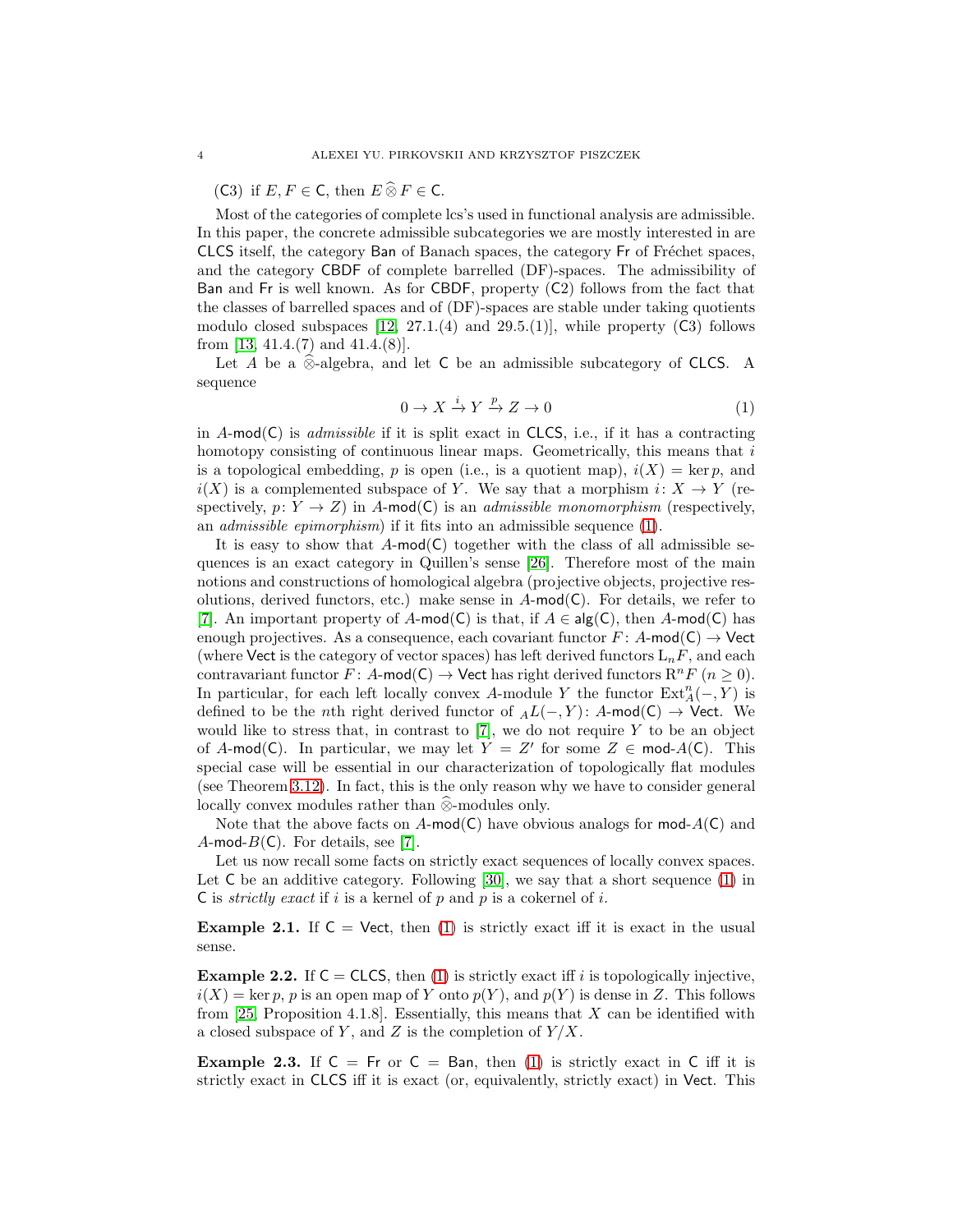is essentially a combination of Example [2.2](#page-3-1) with the Open Mapping Theorem. See also [\[33,](#page-19-9) Chapter 2].

The following result is a special case of V. P. Palamodov's theorem [\[18,](#page-19-10) Proposi-tion 4.2] (see also [\[33,](#page-19-9) Theorem 2.2.2]). Given a set S, let  $\ell_{\infty}(S)$  denote the Banach space of bounded C-valued functions on S.

<span id="page-4-0"></span>Theorem 2.4 (Palamodov). *A short sequence* [\(1\)](#page-3-0) *in* CLCS *is strictly exact if and only if, for each set* S*, the sequence*

$$
0 \to L(Z, \ell_{\infty}(S)) \to L(Y, \ell_{\infty}(S)) \to L(X, \ell_{\infty}(S)) \to 0
$$

*is exact in* Vect*.*

We end this section with a definition and a collection of basic facts concerning Köthe co-echelon spaces and algebras. Let I be a countable set, and let  $V :=$  $(v_n)_{n\in\mathbb{N}}$  be a sequence of weights  $v_n: I \to (0,\infty]$  such that

$$
\forall i \in I \quad \exists n \in \mathbb{N} \quad v_n(i) < \infty,\tag{W1}
$$

$$
\forall n \in \mathbb{N} \quad \forall i \in I \quad v_{n+1}(i) \le v_n(i). \tag{W2}
$$

For  $1 \leq p \leq \infty$  or  $p = 0$  we define the *Köthe co-echelon space of order* p as

$$
k_p(I, V) := \left\{ x = (x_i) \in \mathbb{C}^I : \sum_{i \in I} |x_i|^p v_n(i)^p < \infty \text{ for some } n \in \mathbb{N} \right\} \quad (1 \le p < \infty),
$$
\n
$$
k_\infty(I, V) := \left\{ x = (x_i) \in \mathbb{C}^I : \sup_{i \in I} |x_i| v_n(i) < \infty \text{ for some } n \in \mathbb{N} \right\},
$$
\n
$$
k_0(I, V) := \left\{ x = (x_i) \in \mathbb{C}^I : \lim_{i \to \infty} |x_i| v_n(i) = 0 \text{ for some } n \in \mathbb{N} \right\}.
$$

We often write  $k_p(V)$  for  $k_p(I, V)$  when the index set I is clear from the context. In most examples we actually have  $I = N$  (see Examples [2.5–](#page-5-0)[2.8\)](#page-5-1), but sometimes it is more convenient to let  $I = \mathbb{N} \times \mathbb{N}$  (see Example [5.6\)](#page-16-0).

The above definition is a bit unusual since we allow  $v_n(i) = \infty$  for some  $n \in \mathbb{N}$  and  $i \in I$ . However, this less restrictive approach does not affect our proofs and allows us to consider in particular the space  $\varphi := \mathbb{C}^{(\mathbb{N})}$  of finitely supported sequences (see Example [2.5](#page-5-0) below). The space  $k_p(I, V)$  is canonically endowed with the inductive limit topology of the system  $(\ell_p(I, v_n))_{n \in \mathbb{N}}$  (for  $p \ge 1$ ) or  $(c_0(I, v_n))_{n \in \mathbb{N}}$  (for  $p = 0$ ), where  $\ell_p(I, v_n)$  and  $c_0(I, v_n)$  are the weighted Banach spaces of scalar sequences equipped with their canonical norms. Clearly, if  $v_n(i) = \infty$ , then  $x \in \ell_p(I, v_n)$ implies that  $x_i = 0$ . Thus we usually write

$$
k_p(I, V) = \text{ind}_n \ell_p(I, v_n) \quad (1 \le p \le \infty), \qquad k_0(I, V) = \text{ind}_n c_0(I, v_n).
$$

Since Köthe co-echelon spaces are countable inductive limits of Banach spaces, they are barrelled DF-spaces (see [\[9,](#page-18-10) 12.4, Theorem 8]). By [\[1,](#page-18-11) Theorem 2.3],  $k_p(V)$  is complete for all  $1 \leq p \leq \infty$ . On the other hand,  $k_0(V)$  is not always complete, see [\[12,](#page-18-8) §31.6] or [\[1,](#page-18-11) Theorem 3.7 and Examples 3.11, 4.11.2, 4.11.3].

In many concrete cases (see examples below), Köthe co-echelon spaces are algebras with respect to the coordinatewise multiplication of sequences. A systematic study of such algebras was initiated in [\[3\]](#page-18-12). Recall from [\[3,](#page-18-12) Proposition 2.1] that  $k_p(V)$  is an algebra if and only if

$$
\forall n \in \mathbb{N} \quad \exists m \in \mathbb{N} \quad v_m/v_n^2 \in \ell_\infty \tag{W3}
$$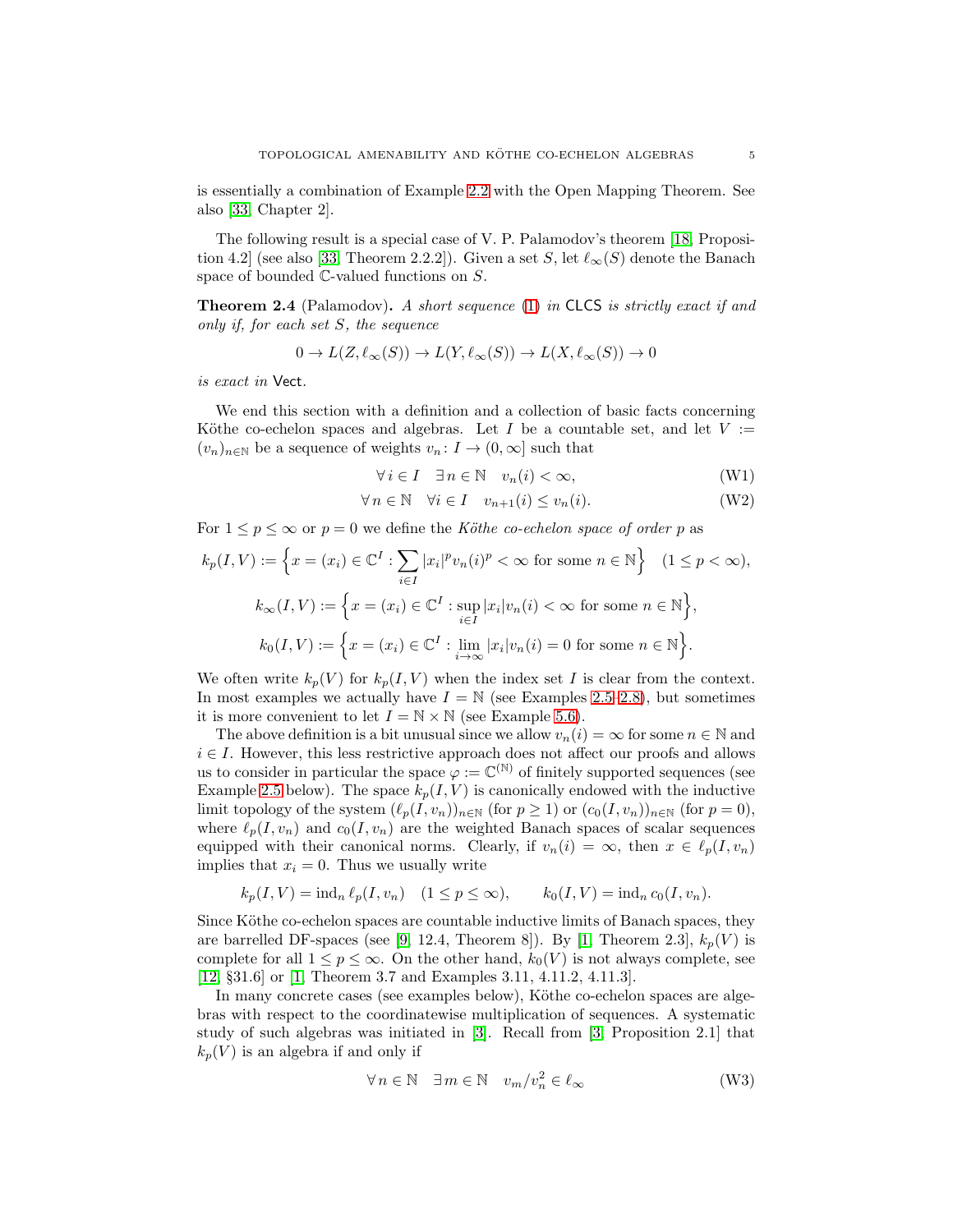(we let  $\infty/\infty = 1$  for convenience). Moreover, if (W3) holds, then the multiplication on  $k_p(V)$  is automatically jointly continuous [loc. cit.]. From now on, when we write something like "let  $k_p(V)$  be a *Köthe co-echelon algebra*", we tacitly assume that V is a sequence of weights satisfying conditions (W1)–(W3), and that  $k_p(V)$  is considered as a locally convex algebra under the coordinatewise multiplication.

<span id="page-5-0"></span>**Example 2.5.** For each  $n \in \mathbb{N}$ , define  $v_n : \mathbb{N} \to (0, \infty]$  by  $v_n(j) = 1$  for  $j \leq n$ , and  $v_n(j) = \infty$  for  $j > n$ . Conditions (W1)–(W3) are clearly satisfied, and  $k_p(V)$ is nothing but the algebra  $\varphi$  of finite sequences equipped with the strongest locally convex topology.

<span id="page-5-3"></span>**Example 2.6.** Let  $R \in [0, +\infty)$ , and let  $\alpha = (\alpha_i)_{i \in \mathbb{N}}$  be a sequence of positive numbers increasing to infinity. Consider the *dual power series spaces*<sup>[1](#page-5-2)</sup>

$$
D\Lambda_R^p(\alpha) = \left\{ x = (x_j) \in \mathbb{C}^{\mathbb{N}} : \sum_j |x_j|^p r^{\alpha_j p} < \infty \text{ for some } r > R \right\} \quad (1 \le p < \infty);
$$
\n
$$
D\Lambda_R^{\infty}(\alpha) = \left\{ x = (x_j) \in \mathbb{C}^{\mathbb{N}} : \sup_j |x_j| r^{\alpha_j} < \infty \text{ for some } r > R \right\}.
$$

If  $(r_n)$  is a fixed sequence of positive numbers strictly decreasing to R, then we clearly have  $D\Lambda_R^p(\alpha) = k_p(V)$ , where  $v_n(j) = r_n^{\alpha_j}$  for all  $n, j \in \mathbb{N}$ . We could also consider the space  $D\Lambda_R^0(\alpha) = k_0(V)$  with V as above, but the condition that  $\alpha_j \to \infty$  easily implies that  $D\Lambda_R^0(\alpha) = D\Lambda_R^{\infty}(\alpha)$ .

An elementary computation shows that  $\overline{D}\Lambda_R^p(\alpha)$  satisfies (W3) if and only if for each  $r > R$  there exists  $\rho > R$  such that  $\rho \leq r^2$ . Equivalently, this means that if  $r > R$ , then  $r^2 > R$ . If  $R \ge 1$  or  $R = 0$ , then this condition is clearly satisfied, so  $D\Lambda_R^p(\alpha)$  is a Köthe co-echelon algebra in this case. If  $0 < R < 1$ , then the above condition fails (take any  $r \in (R, \sqrt{R})$ ).

<span id="page-5-4"></span>**Example 2.7.** Letting  $\alpha_j = \log j$  in Example [2.6,](#page-5-3) we see that  $D\Lambda_0^p(\alpha)$  is nothing but the algebra s ′ of sequences of polynomial growth.

<span id="page-5-1"></span>**Example 2.8.** If  $\alpha_j = j$ , then  $DA_R^p(\alpha)$  is topologically isomorphic to the space of germs of holomorphic functions on the closed disc  $\overline{\mathbb{D}}_R = \{z \in \mathbb{C} : |z| \leq R\}$ . If  $R \geq 1$ or  $R = 0$ , then the multiplication on  $D\Lambda_R^p(\alpha)$  corresponds to the "componentwise" multiplication of the Taylor expansions of holomorphic functions (the *Hadamard multiplication*, cf. [\[27\]](#page-19-11)). The resulting locally convex algebra will be denoted by  $\mathscr{H}(\overline{\mathbb{D}}_R).$ 

Given  $p \in [1, \infty]$  and a sequence  $V = (v_n)$  of weights satisfying (W1)–(W3), we say that V is *eventually in*  $\ell_p$  if  $v_n \in \ell_p(I)$  for some  $n \in \mathbb{N}$ . Because of (W2), this means precisely that there exists  $n \in \mathbb{N}$  such that  $v_k \in \ell_p(I)$  for all  $k \geq n$ . If V is eventually in  $\ell_{\infty}$ , then we say that V is *eventually bounded*. By [\[3,](#page-18-12) Proposition 2.5], if  $1 \leq p < \infty$ , then

V is eventually in  $\ell_p \iff V$  is eventually in  $\ell_1 \iff k_p(V)$  is unital

 $\iff V$  is eventually bounded, and  $k_p(V)$  is nuclear.

In fact, if the above conditions are satisfied, then we have  $k_p(V) = k_q(V)$  for all  $p, q \in [1, \infty] \cup \{0\}$  (see [\[2,](#page-18-13) Proposition 15]).

<span id="page-5-2"></span><sup>&</sup>lt;sup>1</sup>By [\[1,](#page-18-11) Theorem 2.7],  $D\Lambda_R^p(\alpha)$  is topologically isomorphic to the strong dual of the power series space  $\Lambda_{1/R}^q(\alpha)$ , where  $1/p + 1/q = 1$ .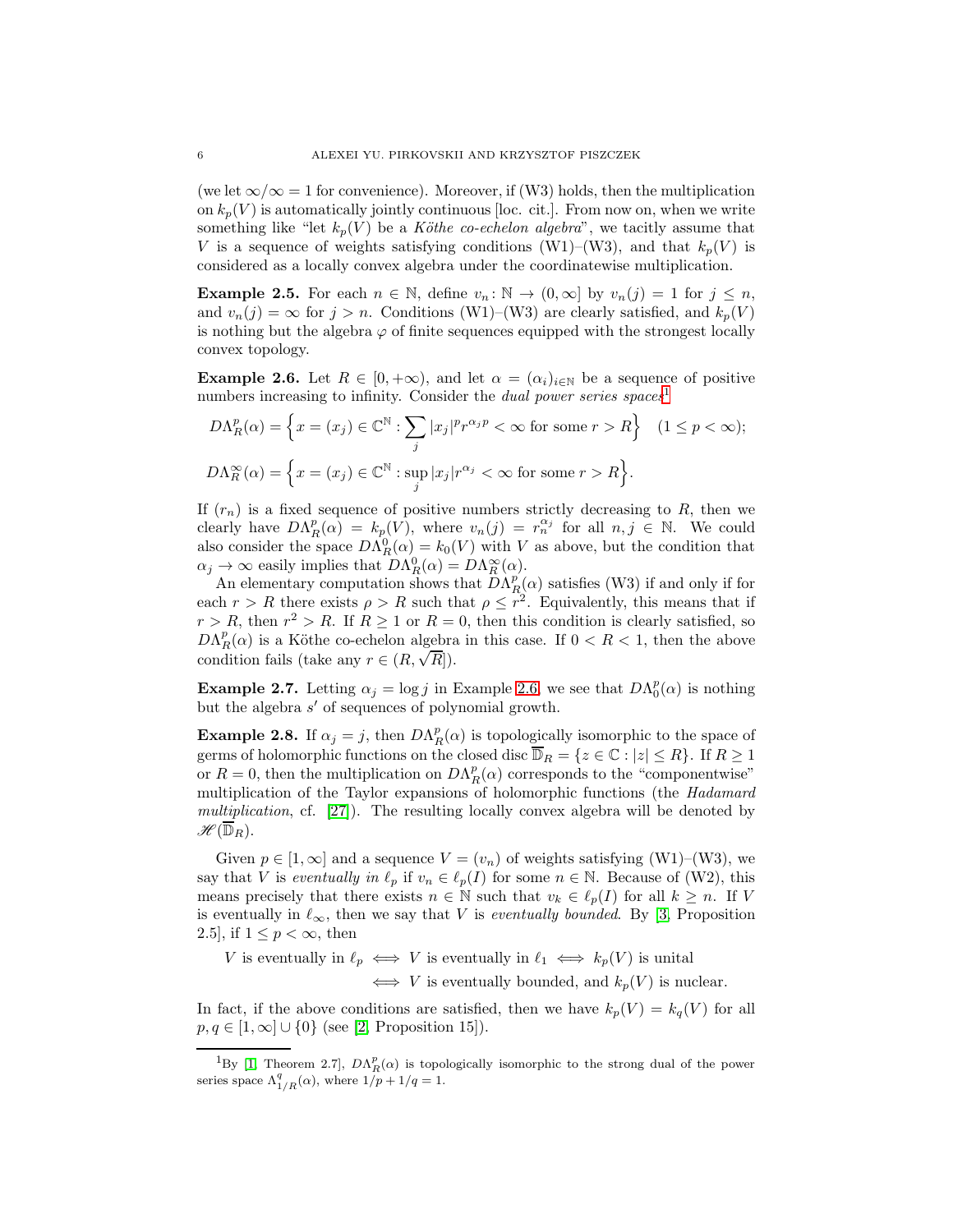<span id="page-6-0"></span>A comprehensive study of Köthe co-echelon spaces may be found in  $[1]$ . Köthe co-echelon algebras appear as a main object of investigation in [\[3\]](#page-18-12) and [\[23,](#page-19-0) [24\]](#page-19-1).

3. Topological Flatness and Topological Amenability

Let C be an admissible subcategory of CLCS, and let  $A \in \mathsf{alg}(\mathsf{C})$ .

<span id="page-6-3"></span>**Definition 3.1.** We say that a module  $X \in A$ -mod(C) is *topologically flat* (relative to C) if for each short admissible sequence

<span id="page-6-1"></span>
$$
0 \to Y_1 \to Y_2 \to Y_3 \to 0 \tag{2}
$$

in mod- $A(\mathsf{C})$  the sequence

<span id="page-6-2"></span>
$$
0 \to Y_1 \underset{A}{\widehat{\otimes}} X \to Y_2 \underset{A}{\widehat{\otimes}} X \to Y_3 \underset{A}{\widehat{\otimes}} X \to 0 \tag{3}
$$

is strictly exact in CLCS. A right module in  $\text{mod-}A(C)$  (respectively, a bimodule in A-mod- $A(C)$ ) is topologically flat if it is topologically flat as a left module over  $A^{op}$ (respectively, over  $A^e$ ).

<span id="page-6-7"></span>*Remark* 3.2*.* According to [\[7\]](#page-18-7), a module  $X \in A$ -mod(C) is *flat* (relative to C) if for each short admissible sequence [\(2\)](#page-6-1) in mod- $A(C)$  the sequence [\(3\)](#page-6-2) is exact in Vect. If  $C \subset Fr$ , then flatness and topological flatness are equivalent (see Example [2.3\)](#page-3-2). We conjecture that, in the general case, neither topological flatness implies flatness, nor vice versa. However, we do not have concrete counterexamples at the moment.

<span id="page-6-8"></span>**Example 3.3.** Each projective module  $P \in A$ -mod(C) is topologically flat. Indeed, if P is free, i.e., if P is isomorphic to  $A_+\hat{\otimes} E$  for some  $E\in\mathsf{C}$ , then [\(3\)](#page-6-2) is isomorphic to the sequence

$$
0 \to Y_1 \widehat{\otimes} E \to Y_2 \widehat{\otimes} E \to Y_3 \widehat{\otimes} E \to 0,
$$

which is split exact and is *a fortiori* strictly exact in CLCS. Since each projective module is a retract of a free module [\[7,](#page-18-7) III.1.27], the result follows.

<span id="page-6-4"></span>**Proposition 3.4.** *A module*  $X \in A$ -mod(C) *is topologically flat if and only if for each admissible monomorphism*  $Y \to Z$  *in* mod-A(C) *the induced map*  $Y \widehat{\otimes}_A X \to$  $Z \widehat{\otimes}_A X$  *is topologically injective.* 

*Proof.* This is immediate from Definition [3.1](#page-6-3) and from the fact that the functor  $(-) \widehat{\otimes}_A X$ : mod-A → CLCS preserves cokernels [\[21,](#page-19-12) Proposition 3.3].

*Remark* 3.5. For  $C = Ban$ , Proposition [3.4](#page-6-4) is well known (cf. [\[8,](#page-18-14) Theorem VII.1.42]). For  $C = Fr$ , this fact was observed in [\[20\]](#page-19-4).

The following "adjoint associativity" (or "exponential law") for locally convex spaces is a kind of folklore. Since we have not found an exact reference, we give a proof here for the convenience of the reader.

<span id="page-6-6"></span>Proposition 3.6. Let X, Y, Z be locally convex spaces. Suppose that Z is com*plete. There is a natural linear map*

<span id="page-6-5"></span>
$$
L(X \widehat{\otimes} Y, Z) \to L(X, L(Y, Z)), \qquad f \mapsto (x \mapsto (y \mapsto f(x \otimes y))). \tag{4}
$$

*The above map is a vector space isomorphism in either of the following cases:*

- (i)  $X$  *and*  $Y$  *are Fréchet spaces;*
- (ii) X *and* Y *are DF-spaces, and* Y *is barrelled.*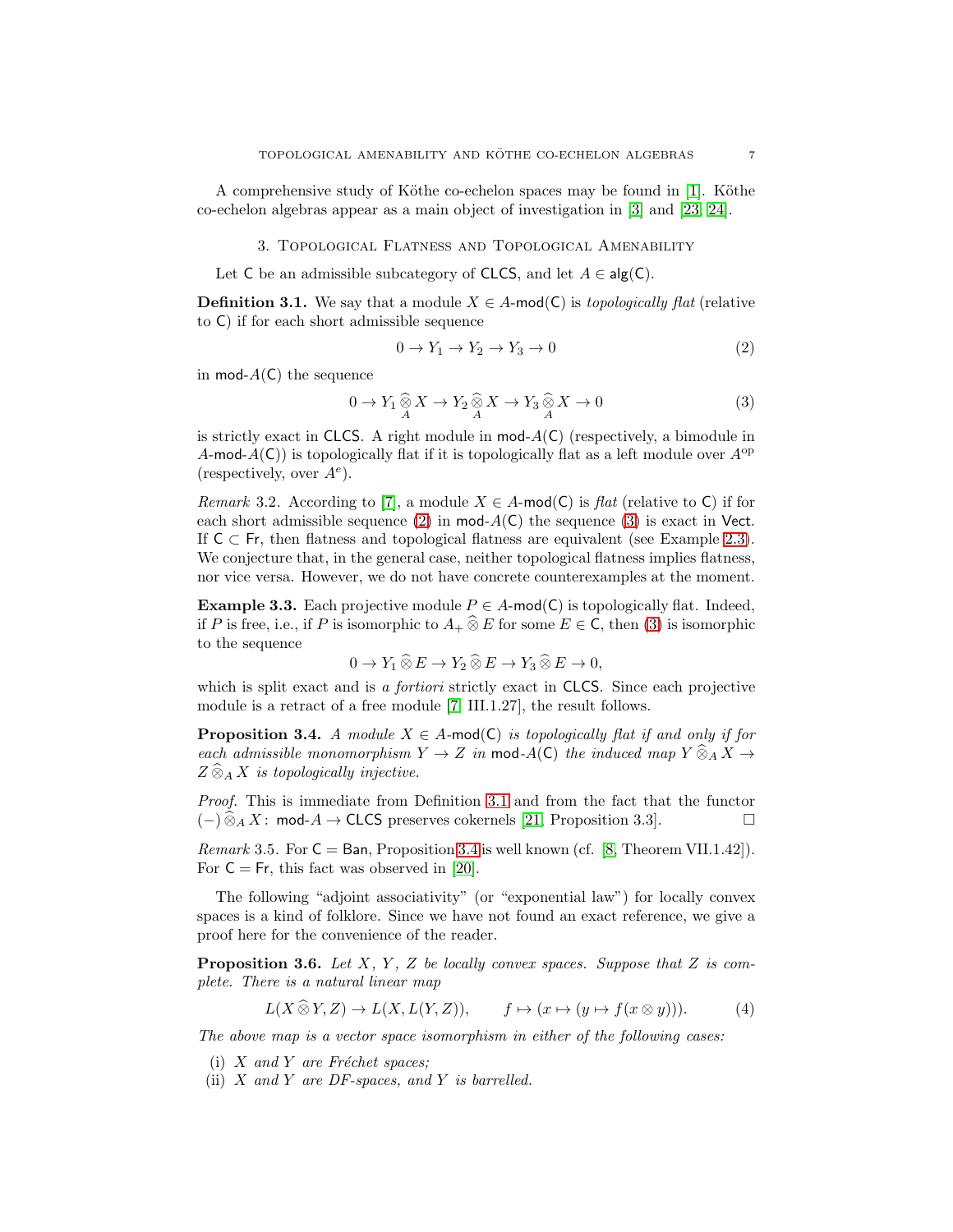*Proof.* By the universal property of the projective tensor product (see, e.g., [\[13,](#page-18-9) 41.3.(1)]),  $L(X \widehat{\otimes} Y, Z)$  is naturally identified with the space of jointly continuous bilinear maps from  $X \times Y$  to Z. On the other hand, each  $\varphi \in L(X, L(Y, Z))$  determines a separately continuous bilinear map  $\Phi: X \times Y \to Z$  via  $\Phi(x, y) = \varphi(x)(y)$  $(x \in X, y \in Y)$ . Moreover, the rule  $\varphi \mapsto \Phi$  determines a vector space isomorphism between  $L(X, L(Y, Z))$  and the space of those separately continuous bilinear maps  $X \times Y \to Z$  which are  $\mathscr{B}_Y$ -hypocontinuous, where  $\mathscr{B}_Y$  is the family of all bounded subsets of Y [\[13,](#page-18-9) 40.1.(3)]. This implies that [\(4\)](#page-6-5) indeed takes  $L(X \otimes Y, Z)$ to  $L(X, L(Y, Z))$ , is always injective, and is surjective if and only if each separately continuous,  $\mathcal{B}_Y$ -hypocontinuous bilinear map from  $X \times Y$  to Z is jointly continuous. In case (i), this condition is clearly satisfied because the separate continuity and the joint continuity are equivalent for maps  $X \times Y \to Z$  (see, e.g., [\[13,](#page-18-9) 40.2.(1)]). Assume now that (ii) holds, and let  $\Phi: X \times Y \to Z$  be a separately continuous,  $\mathscr{B}_{Y}$ hypocontinuous bilinear map. Since Y is barrelled,  $\Phi$  is also  $\mathscr{B}_X$ -hypocontinuous by [\[13,](#page-18-9) 40.2.(3)]. Finally, since X and Y are DF-spaces, and since  $\Phi$  is  $(\mathscr{B}_X, \mathscr{B}_Y)$ hypocontinuous, we conclude that  $\Phi$  is jointly continuous [\[13,](#page-18-9) 40.2.(10)]. In view of the above remarks, this completes the proof.

<span id="page-7-0"></span>Corollary 3.7. Let X, Y be either Fréchet spaces or barrelled DF-spaces. Then *there exist natural vector space isomorphisms*

$$
(X \widehat{\otimes} Y)' \cong L(X, Y') \cong L(Y, X').
$$

The following is a natural extension of [\[7,](#page-18-7) II.5.22] to the locally convex setting.

**Proposition 3.8.** *Let* A, B, C *be*  $\widehat{\otimes}$ *-algebras, and let*  $X \in A$ -mod-B,  $Y \in$ B-mod-C, and  $Z \in A$ -mod-C. There is a natural linear map

$$
_{A}L_{C}(X \underset{B}{\widehat{\otimes}} Y, Z) \to {}_{A}L_{B}(X, L_{C}(Y, Z)), \qquad f \mapsto (x \mapsto (y \mapsto f(x \otimes y))). \tag{5}
$$

*The above map is a vector space isomorphism if either of the conditions* (i), (ii) *of Proposition* [3.6](#page-6-6) *are satisfied.*

*Proof.* By the universal property of  $\hat{\otimes}_B$  [\[7,](#page-18-7) II.4.2],  $_{A}L_C(X\hat{\otimes}_B Y, Z)$  is naturally identified with the space of those jointly continuous bilinear maps from  $X \times Y$  to Z which are (1) B-balanced, (2) A-linear in the first variable, and (3) C-linear in the second variable. A routine calculation shows that a jointly continuous bilinear map  $X \times Y \to Z$  has the above three properties if and only if the respective linear map  $X \to L(Y, Z)$  takes X to  $L_C(Y, Z)$  and is an A-B-bimodule morphism. The rest follows from Proposition 3.6. rest follows from Proposition [3.6.](#page-6-6)

<span id="page-7-1"></span>Corollary 3.9. *Let* B *be a*  $\widehat{\otimes}$ *-algebra,*  $X \in \text{mod } B$ *, and*  $Y \in B$ -mod. If X and Y are either Fréchet spaces or barrelled DF-spaces, then there exist natural vector *space isomorphisms*

$$
(X \mathop{\widehat{\otimes}}_{B} Y)' \cong L_B(X, Y') \cong {}_B L(Y, X').
$$

<span id="page-7-2"></span>Corollary 3.10. *Let*  $C \in \{Fr, CBDF\}$ *, let* A *be a*  $\widehat{\otimes}$ *-algebra, and let*  $X \in \text{mod-}A(C)$ *,*  $Y \in A$ -mod(C),  $Z \in C$ *. Then there exists a natural vector space isomorphism* 

$$
L(X \underset{A}{\widehat{\otimes}} Y, Z') \cong L_A(Z \widehat{\otimes} X, Y').
$$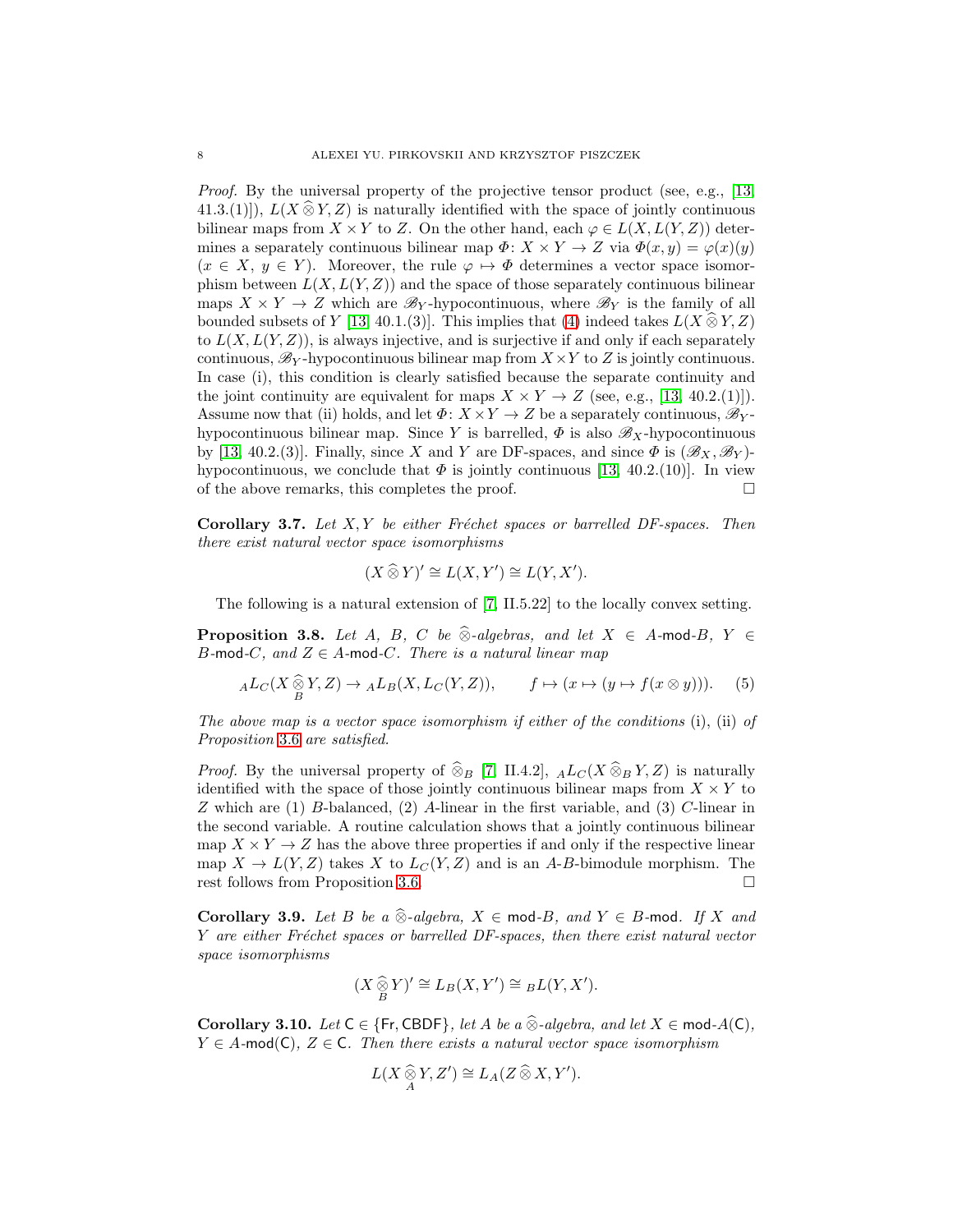*Proof.* This follows from Corollaries [3.7,](#page-7-0) [3.9,](#page-7-1) the commutativity of  $\hat{\otimes}$ , and the associativity of  $\widehat{\otimes}_A$ , since we have

$$
L(X \underset{A}{\widehat{\otimes}} Y, Z') \cong ((X \underset{A}{\widehat{\otimes}} Y) \widehat{\otimes} Z)' \cong ((Z \widehat{\otimes} X) \underset{A}{\widehat{\otimes}} Y)' \cong L_A(Z \widehat{\otimes} X, Y'). \qquad \Box
$$

The following result was proved in [\[20,](#page-19-4) Proposition 3.3] for  $C = Fr$ . We now give a shorter proof which holds both for  $C = Fr$  and  $C = CBDF$ .

<span id="page-8-1"></span>**Proposition 3.11.** *Let*  $C \in \{Fr, CBDF\}$ *, and let*  $A \in \text{alg}(C)$ *. Then for all*  $X \in$ A-mod(C)*,*  $Y \in \text{mod-}A(C)$ *,*  $n \in \mathbb{Z}_+$  *there is a natural vector space isomorphism*  $\text{Ext}_{A}^{n}(X, Y') \cong \text{Ext}_{A}^{n}(Y, X').$ 

*Proof.* Let  $P_{\bullet} \rightarrow A_{+}$  be a projective resolution of  $A_{+}$  in A-mod-A(C). Then  $P_{\bullet} \widehat{\otimes}_A X \to X$  is a projective resolution of X in A-mod(C), and  $Y \widehat{\otimes}_A P_{\bullet} \to Y$ is a projective resolution of Y in mod- $A(C)$ . Applying Corollary [3.9](#page-7-1) twice, we obtain natural vector space isomorphisms

$$
\operatorname{Ext}_{A}^{n}(X, Y') = H^{n}(AL(P_{\bullet} \widehat{\otimes} X, Y')) \cong H^{n}((Y \widehat{\otimes} P_{\bullet} \widehat{\otimes} X)')
$$
  

$$
\cong H^{n}(L_{A}(Y \widehat{\otimes} P_{\bullet}, X')) = \operatorname{Ext}_{A}^{n}(Y, X'). \quad \Box
$$

Our next theorem generalizes [\[20,](#page-19-4) Proposition 3.4].

<span id="page-8-0"></span>**Theorem 3.12.** *Let*  $C \in \{Fr, CBDF\}$ *, and let*  $A \in \text{alg}(C)$ *. The following properties of*  $X \in A$ -mod(C) *are equivalent:* 

- (i) X *is topologically flat;*
- (ii)  $\text{Ext}_{A}^{1}(Y, X') = 0 \quad \forall \ Y \in \text{mod-}A(\mathsf{C});$
- (iii)  $\mathrm{Ext}^1_A(X, Y') = 0 \quad \forall \ Y \in \mathsf{mod} \ A(\mathsf{C});$
- $(iv) \operatorname{Ext}_{A}^{n}(Y,X') = 0 \quad \forall Y \in \text{mod } A(C), \quad \forall n \in \mathbb{N},$
- $(v)$  Ext<sup>n</sup><sub>A</sub> $(X, Y') = 0 \quad \forall Y \in \text{mod } A(C), \quad \forall n \in \mathbb{N}$ ;
- (vi) *the functor* <sup>L</sup>A(−, X′ ): mod*-*A(C) → Vect *takes short admissible sequences to exact sequences.*

*Proof.* (ii)  $\Leftrightarrow$  (iii), (iv)  $\Leftrightarrow$  (v): these are special cases of Proposition [3.11.](#page-8-1)

 $(ii) \Leftrightarrow (iv) \Leftrightarrow (vi)$ : these are special cases of [\[7,](#page-18-7) III.3.7].

 $(i) \Rightarrow (vi)$ . By assumption, for each short admissible sequence [\(2\)](#page-6-1) in mod- $A(C)$ the sequence [\(3\)](#page-6-2) is strictly exact in CLCS. By Palamodov's Theorem [2.4,](#page-4-0) the dual sequence

<span id="page-8-2"></span>
$$
0 \to (Y_3 \widehat{\otimes}_A X)' \to (Y_2 \widehat{\otimes}_A X)' \to (Y_1 \widehat{\otimes}_A X)' \to 0
$$
\n
$$
(6)
$$

is exact in Vect. Corollary [3.9](#page-7-1) implies that [\(6\)](#page-8-2) is isomorphic to

$$
0 \to L_A(Y_3, X') \to L_A(Y_2, X') \to L_A(Y_1, X') \to 0.
$$
 (7)

This yields (vi).

 $(vi) \Rightarrow (i)$ . We want to show that for each short admissible sequence [\(2\)](#page-6-1) in  $mod-A(C)$  the sequence [\(3\)](#page-6-2) is strictly exact in CLCS. By Palamodov's Theorem [2.4,](#page-4-0) this means precisely that for each set  $S$  the sequence

<span id="page-8-3"></span>
$$
0 \to L(Y_3 \widehat{\underset{A}{\otimes}} X, \ell_{\infty}(S)) \to L(Y_2 \widehat{\underset{A}{\otimes}} X, \ell_{\infty}(S)) \to L(Y_1 \widehat{\underset{A}{\otimes}} X, \ell_{\infty}(S)) \to 0
$$
 (8)

is exact in Vect. Taking into account the isomorphism  $\ell_{\infty}(S) \cong (\ell_1(S))'$  and applying Corollary [3.10,](#page-7-2) we see that [\(8\)](#page-8-3) is isomorphic to

<span id="page-8-4"></span>
$$
0 \to L_A(\ell_1(S) \widehat{\otimes} Y_3, X') \to L_A(\ell_1(S) \widehat{\otimes} Y_2, X') \to L_A(\ell_1(S) \widehat{\otimes} Y_1, X') \to 0. \tag{9}
$$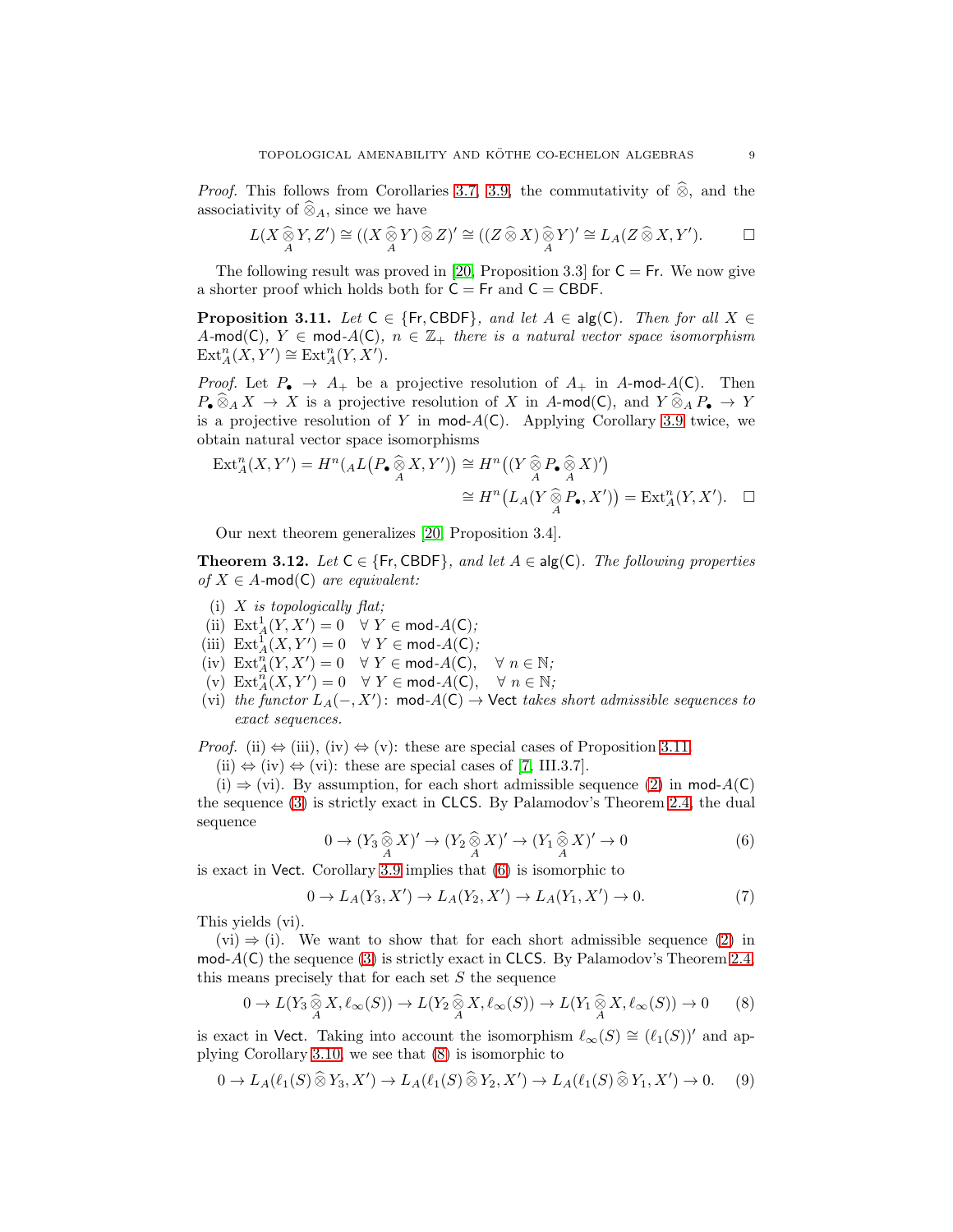Since  $\ell_1(S) \hat{\otimes} Y_{\bullet}$  is admissible in mod-A(C), we see that [\(9\)](#page-8-4) is exact in Vect by (vi).<br>In view of the above remarks, this completes the proof. In view of the above remarks, this completes the proof.

The next proposition shows that a flat Banach module over a Banach algebra remains topologically flat if we consider it as an object of the bigger category of Fréchet modules or of complete barrelled DF-modules.

<span id="page-9-1"></span>Proposition 3.13. *Let* A *be a Banach algebra and let* X *be a left Banach* A*-module. The following conditions are equivalent:*

- (i) X *is flat (or, equivalently, topologically flat) relative to* Ban*;*
- (ii) X *is flat (or, equivalently, topologically flat) relative to* Fr*;*
- (iii) X *is topologically flat relative to* CBDF*.*

*Proof.* Clearly, each of the conditions (ii) and (iii) implies (i). Conversely, let C denote either of the categories Fr or CBDF, and suppose that (i) holds. By [\[7,](#page-18-7) VII.1.14], condition (i) means precisely that  $X'$  is injective in mod- $A$ (Ban). Using [\[7,](#page-18-7) III.1.31], we see that X' is a retract of  $L(A_+, X')$  in mod-A(Ban). Hence for each short admissible sequence  $Y_{\bullet}$  in mod-A the sequence  $L_A(Y_{\bullet}, X')$  is a retract of  $L_A(Y_{\bullet}, L(A_+, X'))$ . On the other hand, [\[31,](#page-19-3) Proposition 3.2] implies that

$$
L_A(Y_\bullet, L(A_+, X')) \cong L(Y_\bullet, X').
$$

Hence  $L_A(Y_{\bullet}, X')$  is a retract of  $L(Y_{\bullet}, X')$ , which is clearly exact in Vect. Therefore  $L_A(Y_{\bullet}, X')$  is exact in Vect. Applying Theorem [2.4,](#page-4-0) we conclude that X is topologically flat in  $A$ -mod(C).

*Remark* 3.14*.* The equivalence of (i) and (ii) in Proposition [3.13](#page-9-1) was proved in [\[21,](#page-19-12) Proposition 4.11].

We now turn to topological amenability, using Helemskii–Sheinberg's approach [\[6\]](#page-18-1) as a motivation. Let C be an admissible subcategory of CLCS, and let  $A \in \mathsf{alg}(\mathsf{C})$ .

**Definition 3.15.** We say that A is *topologically amenable* (relative to C) if  $A_+$  is topologically flat in  $A$ -mod- $A(C)$ .

*Remark* 3.16*.* According to [\[7\]](#page-18-7), A is *amenable* if  $A_+$  is flat in A-mod-A(C). As in Remark [3.2,](#page-6-7) we would like to stress that amenability and topological amenability are formally different in the general case, but they are equivalent if  $C \subset F$ .

Example 3.17. Recall from [\[8,](#page-18-14) Chap. VII] (see also [\[7,](#page-18-7) Postscript]) that A is *contractible* if  $A_+$  is projective in A-mod- $A(C)$ . Since projective modules are topologically flat (see Example [3.3\)](#page-6-8), we conclude that each contractible algebra is topologically amenable.

Recall that the amenability of a Banach algebra can be rephrased in the language of derivations. Our next result gives a similar characterization in the categories Fr and CBDF. For Fréchet algebras, this was proved in [\[20,](#page-19-4) Corollary 3.5].

<span id="page-9-0"></span>**Theorem 3.18.** *Let*  $C \in \{Fr, CBDF\}$ *, and let*  $A \in \text{alg}(C)$ *. Then* A *is topologically amenable relative to*  $C$  *if and only if for each*  $X \in A$ -mod- $A(C)$  *every continuous derivation*  $A \rightarrow X'$  *is inner.* 

*Proof.* It is a standard fact (see, e.g., [\[7,](#page-18-7) Chap. I, Subsection 2.1]) that every continuous derivation  $A \to X'$  is inner if and only if  $\mathcal{H}^1(A, X') = 0$ , where  $\mathcal{H}^1(A, X')$ is the 1st continuous Hochschild cohomology group of  $A$  with coefficients in  $X'$ . By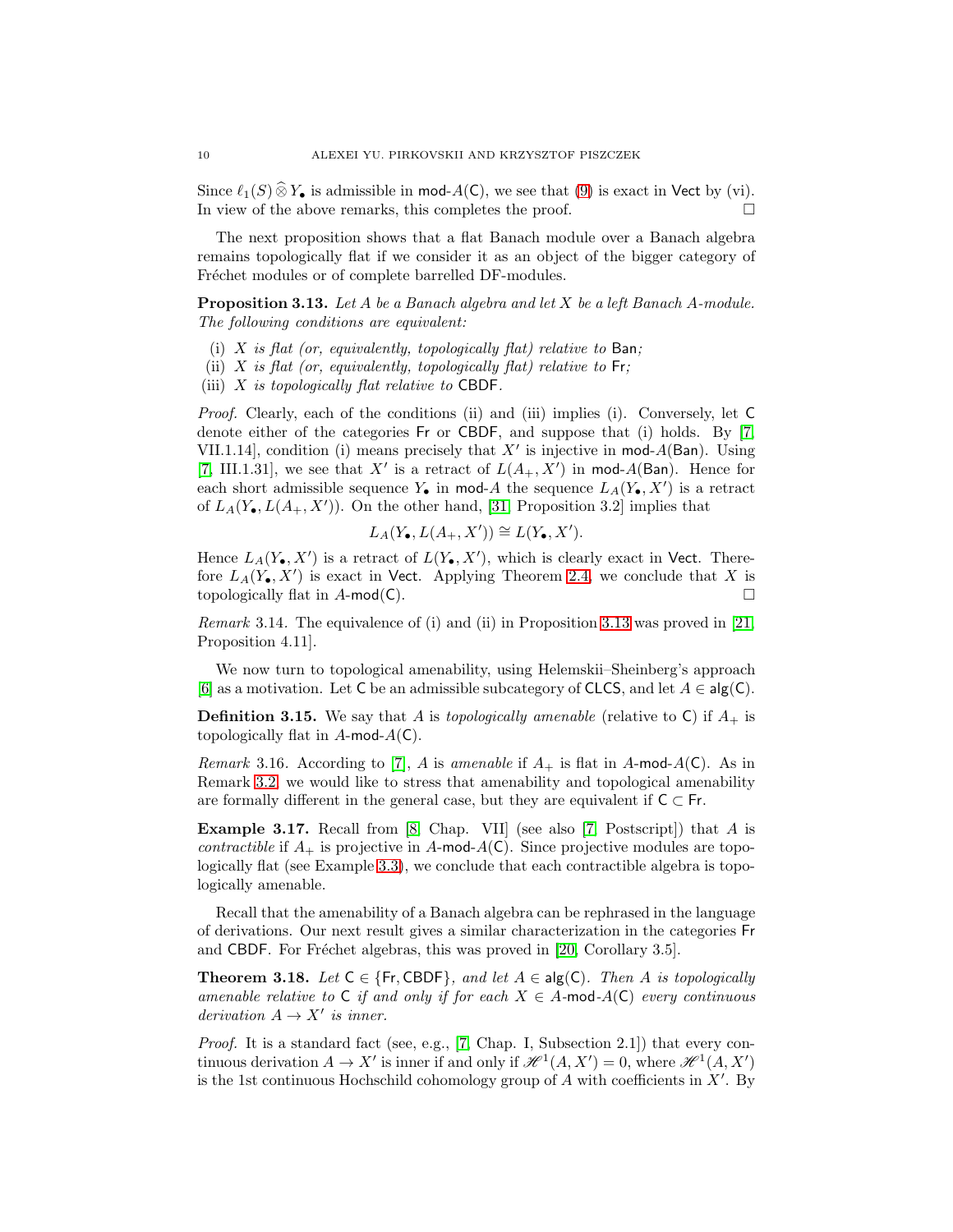[\[7,](#page-18-7) III.4.9], we have a vector space isomorphism  $\mathscr{H}^1(A, X') \cong \text{Ext}_{A^e}^1(A_+, X')$ . Now the result follows from Theorem [3.12.](#page-8-0)

In the CBDF category it is also possible to relate topological amenability to amenability.

<span id="page-10-2"></span>Corollary 3.19. *Let* A *be a complete barrelled DF-algebra which is amenable relative to* CBDF*. Then* A *is topologically amenable relative to* CBDF*.*

*Proof.* By [\[23,](#page-19-0) Theorem 4.4], for each  $X \in A$ -mod- $A(CBDF)$  every continuous derivation  $A \to X'$  is inner. Now the result follows from Theorem 3.18. derivation  $A \to X'$  is inner. Now the result follows from Theorem [3.18.](#page-9-0)

If A is a Banach algebra then the above notions coincide.

<span id="page-10-0"></span>**Proposition 3.20.** *Let*  $C \in \{Fr, CBDF\}$ *, and let A be a Banach algebra. Then A is topologically amenable relative to* C *if and only if* A *is amenable relative to* Ban*.*

*Proof.* This follows immediately from Proposition [3.13.](#page-9-1) □

Since the algebras  $k_0(V)$  that appear in the next section are not necessarily complete, we adopt the following definition of topological amenability for noncomplete algebras.

**Definition 3.21.** Let  $C \in \{Fr, CBDF\}$ , and let A be a locally convex algebra with jointly continuous multiplication such that  $\tilde{A} \in \text{alg}(\mathsf{C})$  (where  $\tilde{A}$  is the completion of A). We say that A is *topologically amenable* relative to C if  $\widetilde{A}$  is topologically amenable relative to C.

Given A as above, let  $A$ -mod- $A(C)$  denote the category of locally convex  $A$ bimodules  $X$  such that the left and right actions of  $A$  on  $X$  are jointly continuous and such that the underlying space of  $X$  is an object of  $C$ . Clearly, we have an isomorphism of categories A-mod- $A(C) \cong A$ -mod- $A(C)$ .

Using the above definition, we can easily extend Theorem [3.18](#page-9-0) to non-complete algebras.

**Theorem 3.22.** Let  $C \in \{Fr, CBDF\}$ , and let A be a locally convex algebra with *jointly continuous multiplication such that*  $A \in \text{alg}(\mathsf{C})$ *. Then* A *is topologically amenable relative to*  $C$  *if and only if for each*  $X \in A$ -mod- $A(C)$  *every continuous derivation*  $A \rightarrow X'$  *is inner.* 

*Proof.* Given  $X \in A$ -mod- $A(C) \cong \tilde{A}$ -mod- $\tilde{A}(C)$ , observe that X' is complete (see, e.g., [\[12,](#page-18-8) 28.5.(1)]). Hence each continuous derivation  $A \to X'$  uniquely extends to a continuous linear map  $\widetilde{A} \to X'$ , which is easily seen to be a derivation. Thus we have a 1-1 correspondence between the continuous derivations  $A \rightarrow X'$  and  $A \rightarrow X'$ , which takes the inner derivations onto the inner derivations. Now the result follows from Theorem [3.18](#page-9-0) applied to  $A$ .

We end this section with another consequence of topological amenability. The proof is similar to that of [\[4,](#page-18-5) Proposition 2.8.64] therefore we omit it.

<span id="page-10-1"></span>**Proposition 3.23.** *Let*  $C \in \{Fr, CBDF\}$ *, and let A and B be locally convex algebras with jointly continuous multiplication such that*  $A, B \in \text{alg}(\mathsf{C})$ *. Suppose that*  $\theta: A \rightarrow$ B *is a continuous homomorphism with dense range. If* A *is topologically amenable relative to* C*, then so is* B*.*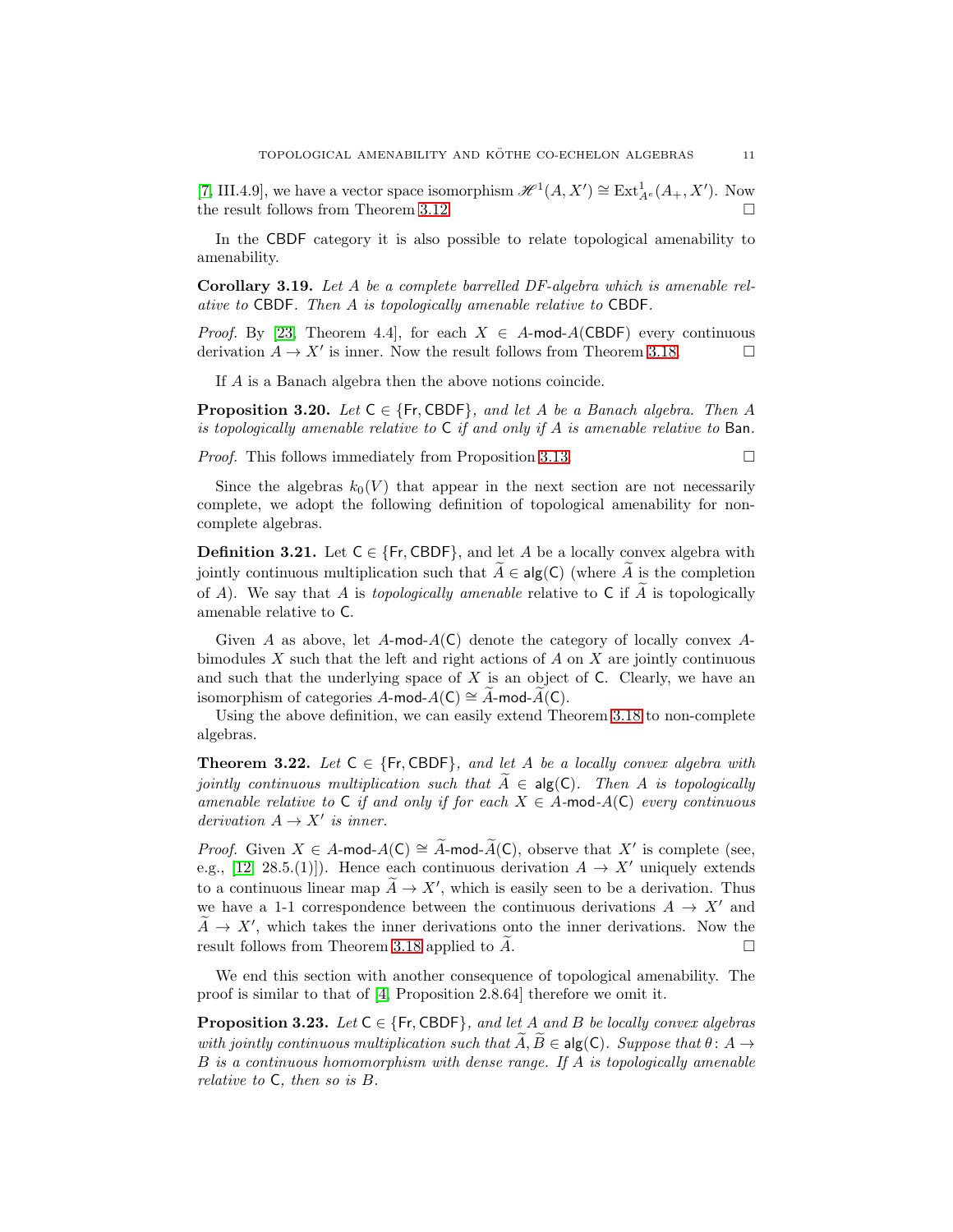#### 4. Topological Amenability for Co-echelon Algebras

<span id="page-11-0"></span>We are now going to investigate topological amenability in the framework of Köthe co-echelon algebras. Throughout this section, amenability and topological amenability are considered relative to the category CBDF of complete barrelled DF-spaces.

The following result is a restatement of [\[7,](#page-18-7) Lemma 0.5.1] adapted to DF-spaces. The proof is essentially the same.

<span id="page-11-3"></span>Lemma 4.1. *Let* X *and* Y *be DF-spaces such that* X *is complete and* Y *is quasibarrelled, and let*  $u: X \to Y$  *be a continuous linear injection. If* u *has dense range* and its adjoint  $u' \colon Y' \to X'$  is surjective, then u is a topological isomorphism *between* X *and* Y *.*

*Proof.* By assumption,  $u' : Y' \to X'$  is a continuous linear bijection between Fréchet spaces, thus it is a topological isomorphism by the Open Mapping Theorem [\[17,](#page-18-4) Theorem 24.30]. Therefore  $u''$  is a topological isomorphism as well. We have

<span id="page-11-1"></span>
$$
\iota_Y \circ u = u'' \circ \iota_X,\tag{10}
$$

where  $\iota_X \colon X \hookrightarrow X''$  and  $\iota_Y \colon Y \hookrightarrow Y''$  are the canonical inclusions. Since Y is quasi-barrelled, it follows from [\[9,](#page-18-10) 11.2, Proposition 2] that  $\iota_Y$  is a topological embedding. Since  $u''$  is a topological isomorphism, we conclude from [\(10\)](#page-11-1) that  $\iota_X$ is continuous, or, equivalently, a topological embedding [loc. cit.]. Hence  $u''$  induces a topological isomorphism  $u: X \to \text{im } u$ . Since X is complete, im u is complete as well, so im  $u$  is closed in Y. Therefore  $u$  is a topological isomorphism of X onto  $\lim u = \overline{\lim u} = Y.$ 

Before proceeding to the characterization results, we list some properties of topologically amenable Köthe co-echelon algebras of finite order.

<span id="page-11-2"></span>**Lemma 4.2.** *Let*  $1 \leq p < \infty$ *, and let*  $k_p(V)$  *be a Köthe co-echelon algebra. Then the kernel of the multiplication map*  $\pi: k_p(V) \widehat{\otimes} k_p(V) \rightarrow k_p(V)$  *is a complemented subspace of*  $k_p(V) \widehat{\otimes} k_p(V)$ *. As a consequence, the quotient*  $k_p(V) \widehat{\otimes} k_p(V) / \text{ker } \pi$  *is complete.*

*Proof.* To begin with, let us show that the family  $(e_i \otimes e_j)_{i,j \in \mathbb{N}}$  is a Schauder basis in  $k_p(V) \widehat{\otimes} k_p(V)$  with respect to the square ordering of  $N \times N$  (see [\[29,](#page-19-13) Section 4.3]). Indeed, we have  $k_p(V) \widehat{\otimes} k_p(V) = \text{ind}_n \ell_p(v_n) \widehat{\otimes} \ell_p(v_n)$  by [\[16,](#page-18-15) Theorem 7]. Hence if  $u \in k_p(V) \widehat{\otimes} k_p(V)$  then  $u \in \ell_p(v_n) \widehat{\otimes} \ell_p(v_n)$  for some  $n \in \mathbb{N}$ . Since  $(e_j)_{j \in \mathbb{N}}$  is a Schauder basis in  $\ell_p(v_n)$ , it follows from [\[29,](#page-19-13) Proposition 4.25] that  $(e_i \otimes e_j)_{i,j\in\mathbb{N}}$  is a Schauder basis in  $\ell_p(v_n) \widehat{\otimes} \ell_p(v_n)$  with respect to the square ordering. Therefore  $u = \sum_{i,j=1}^{\infty} u_{ij} e_i \otimes e_j$  in  $\ell_p(v_n) \widehat{\otimes} \ell_p(v_n)$  hence also in  $k_p(V) \widehat{\otimes} k_p(V)$ . Consequently,  $(e_i \otimes e_j)_{i,j \in \mathbb{N}}$  is a basis in  $k_p(V) \widehat{\otimes} k_p(V)$ . Since the coefficient functionals  $e_i^* : x \mapsto x_i$ on  $k_p(V)$  are obviously continuous, so are the functionals  $e_i^* \otimes e_j^*$  on  $k_p(V) \widehat{\otimes} k_p(V)$ . Thus  $(e_i \otimes e_j)_{i,j \in \mathbb{N}}$  is a Schauder basis.

Given  $u = \sum_{i,j} u_{ij} e_i \otimes e_j \in k_p(V) \widehat{\otimes} k_p(V)$ , we clearly have  $\pi(u) = \sum_i u_{ii} e_i$ . Hence

$$
\ker \pi = \overline{\operatorname{span}}\{e_i \otimes e_j : i \neq j\}.
$$

Therefore, to complete the proof, it suffices to construct a continuous linear projection P on  $k_p(V) \otimes k_p(V)$  such that  $P(e_i \otimes e_j) = \delta_{ij} e_i \otimes e_j$  for all i, j, where  $\delta_{ij}$ is the Kronecker delta.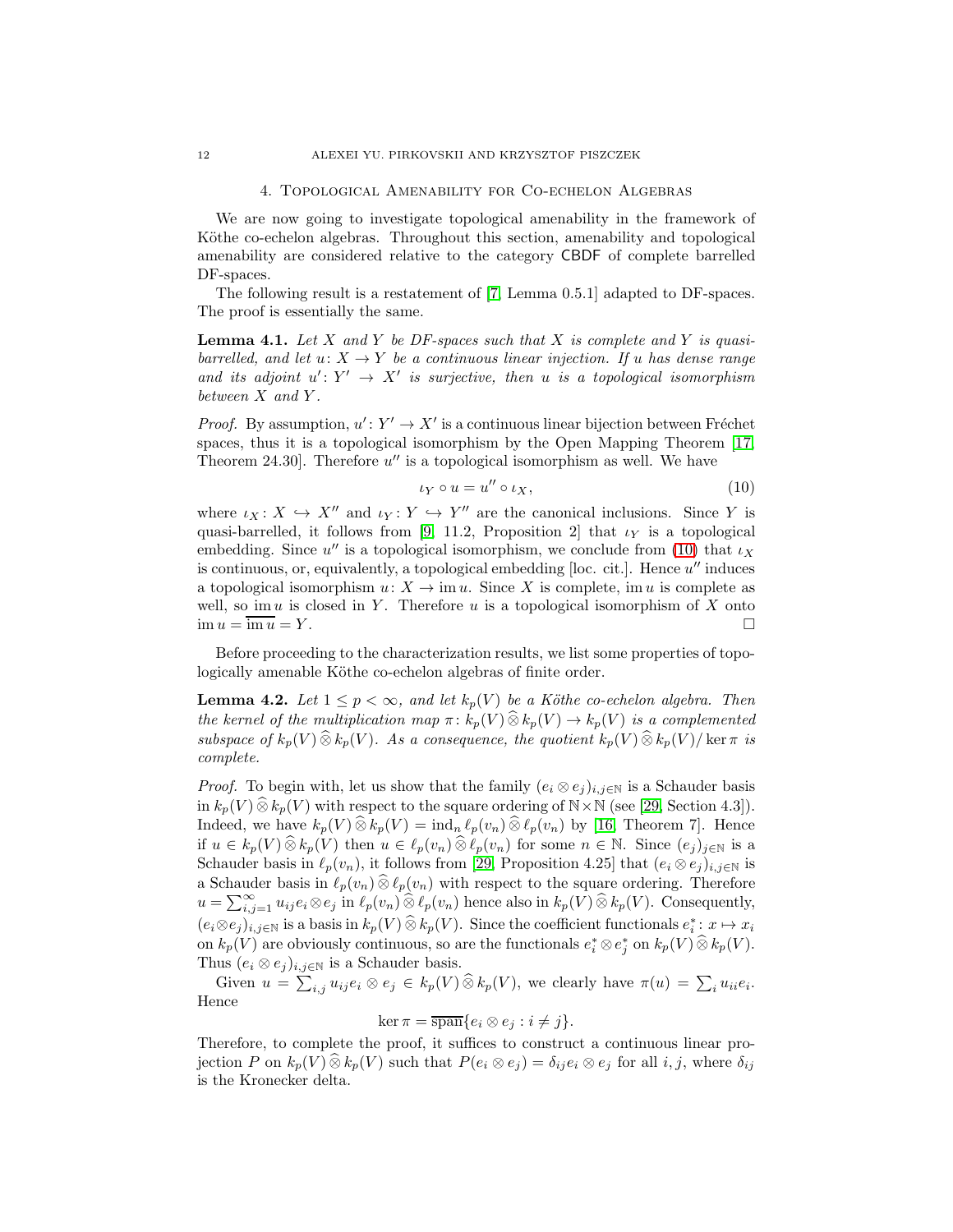Given  $n \in \mathbb{N}$ , let  $\ell_p^0(v_n)$  denote the subspace of  $\ell_p(v_n)$  consisting of finite sequences. Consider the bilinear map

$$
B_n: \ell_p^0(v_n) \times \ell_p^0(v_n) \to \ell_p(v_n) \widehat{\otimes} \ell_p(v_n), \qquad B_n(x, y) = \sum_{j=1}^{\infty} x_j y_j e_j \otimes e_j.
$$

We claim that  $B_n$  is bounded. Indeed, using [\[29,](#page-19-13) Lemma 2.22], we obtain

$$
\sum_j x_j y_j e_j \otimes e_j = \int_0^1 \left( \sum_j r_j(t) x_j e_j \right) \otimes \left( \sum_j r_j(t) y_j e_j \right) dt,
$$

where  $(r_i)$  are the Rademacher functions on [0, 1]. Hence

$$
||B_n(x,y)||_{\ell_p(v_n)} \otimes \ell_p(v_n) \le \sup_{0 \le t \le 1} \left\| \sum_j r_j(t)x_j e_j \right\|_{\ell_p(v_n)} \left\| \sum_j r_j(t)y_j e_j \right\|_{\ell_p(v_n)}
$$
  
=  $||x||_{\ell_p(v_n)} ||y||_{\ell_p(v_n)}$ .

Therefore  $B_n$  is bounded. Extending  $B_n$  by continuity to  $\ell_p(v_n) \times \ell_p(v_n)$  and then linearizing, we obtain a bounded linear operator  $P_n$  on  $\ell_p(v_n) \widehat{\otimes} \ell_p(v_n)$ . Finally, letting  $P = \text{ind}_n P_n$ , we obtain a continuous linear operator P on  $k_p(V) \widehat{\otimes} k_p(V)$ with the required properties. In view of the above remarks, this completes the  $\Box$ 

<span id="page-12-1"></span>**Proposition 4.3.** Let  $1 \leq p < \infty$  and let  $k_p(V)$  be a Köthe co-echelon algebra. *Suppose that*  $k_p(V)$  *is topologically amenable. Then:* 

- (i) V *is eventually bounded;*
- (ii) *the product map*  $\pi: k_p(V) \widehat{\otimes} k_p(V) \rightarrow k_p(V)$  *is open, and there is a commutative diagram*

$$
k_p(V)\widehat{\otimes} k_p(V) \xrightarrow{\ q \ } k_p(V)\widehat{\otimes} k_p(V)/\ker \pi
$$
  
\n
$$
\uparrow \qquad \qquad \uparrow
$$
  
\n
$$
k_p(V) \longleftarrow \widehat{\pi}
$$

*where* q *is the quotient map. Moreover,*

<span id="page-12-0"></span>
$$
\hat{\pi}^{-1}(a) = \sum_{j=1}^{\infty} a_j e_j \otimes e_j + \ker \pi \qquad (a \in k_p(V));
$$
\n(11)

(iii)  $k_p(V)$  *is nuclear.* 

*Proof.* (i) Suppose towards a contradiction that all the weights  $v_n$  are unbounded. This implies that there is a sequence  $j_l \nearrow \infty$  such that  $v_k(j_l) \geq 1$  for all  $l \in \mathbb{N}$  and all  $k \leq l$ . Define a dense range homomorphism

$$
\theta\colon k_p(V)\to \ell_p,\quad \theta(a):=(a_{j_l})_{l\in\mathbb{N}},
$$

where we consider  $\ell_p$  with the coordinate-wise multiplication. For every  $k \in \mathbb{N}$  we get

$$
\|\theta(a)\|_{\ell_p}^p = \sum_{l \le k} |a_{j_l}|^p + \sum_{l > k} |a_{j_l}|^p \le C_k \|a\|_{k,p}^p
$$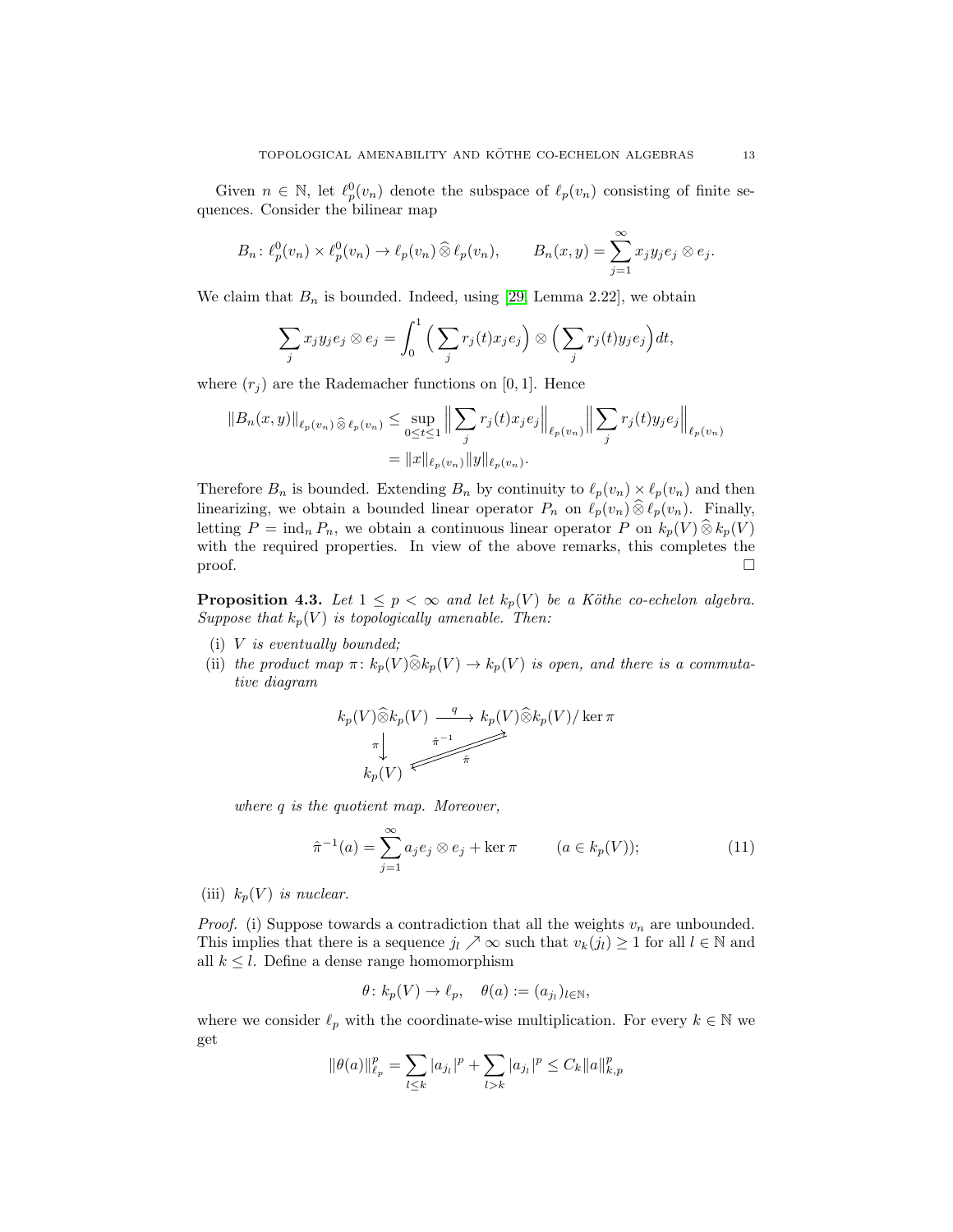with  $C_k := \max\{1/v_k(j_l)^p : l \leq k\} + 1$ . Consequently,  $\theta$  indeed takes  $k_p(V)$  to  $\ell_p$ and is continuous. Since  $k_p(V)$  is topologically amenable, it follows from Proposi-tions [3.20](#page-10-0) and [3.23](#page-10-1) that the Banach algebra  $\ell_p$  is amenable. This leads to a contradiction since  $\ell_p$  is known to be non-amenable (see, e.g., [\[4,](#page-18-5) Example 4.1.42(iii)]). Therefore V is eventually bounded.

(ii) To prove that  $\pi$  is open, it suffices to show that  $\hat{\pi}$  is a topological iso-morphism. Taking into account Lemma [4.2,](#page-11-2) we see that  $\hat{\pi}$  acts between complete barrelled DF-spaces and, clearly, has dense range. By Lemma [4.1,](#page-11-3) the proof will be complete if we show that  $\hat{\pi}'$  is surjective. Towards this goal, take  $\psi \in \mathbb{R}$  $(k_p(V) \widehat{\otimes} k_p(V) / \ker \pi)'$  and let  $\psi_0 = \psi \circ q$ . Since  $\psi_0$  vanishes on ker  $\pi$ , we have

<span id="page-13-1"></span>
$$
\psi_0(a\otimes b) = \sum_{j=1}^{\infty} a_j b_j \psi_0(e_j\otimes e_j) \qquad (a, b \in k_p(V)).
$$
 (12)

Define now a linear map

$$
\delta\colon k_p(V)\to (k_p(V)\otimes\mathbb{C})',\qquad \langle b,\delta(a)\rangle:=\psi_0(a\otimes b).
$$

In other words,  $\delta$  is the image of  $\psi_0$  under [\(4\)](#page-6-5) (where  $X = Y = k_p(V)$  and  $Z = \mathbb{C}$ ). Hence  $\delta$  is continuous. Using [\(12\)](#page-13-1), we see that

$$
\langle c, \delta(ab) \rangle = \langle ab \otimes c, \psi_0 \rangle = \langle a \otimes bc, \psi_0 \rangle = \langle c, \delta(a) \cdot b \rangle \qquad (a, b, c \in k_p(V)).
$$

Since the left action of  $k_p(V)$  on  $(k_p(V) \otimes \mathbb{C})'$  is trivial, we conclude that  $\delta$  is a derivation. By Theorem [3.18,](#page-9-0) there is  $\varphi \in (k_p(V))'$  such that

$$
\delta(a) = \varphi \cdot a \qquad (a \in k_p(V)).
$$

Hence for all  $a, b \in k_p(V)$  we have

$$
\langle a \otimes b + \ker \pi, \hat{\pi}'(\varphi) \rangle = \langle ab, \varphi \rangle = \langle b, \varphi \cdot a \rangle = \langle b, \delta(a) \rangle = \langle a \otimes b, \psi_0 \rangle = \langle a \otimes b + \ker \pi, \psi \rangle,
$$

that is,  $\hat{\pi}'(\varphi) = \psi$ . Therefore the map  $\hat{\pi}'$  is surjective. In view of the above remarks, this implies that  $\pi$  is open. To prove [\(11\)](#page-12-0), observe that for every  $j \in \mathbb{N}$  we have

$$
\hat{\pi}^{-1}(e_j) = \hat{\pi}^{-1} \circ \hat{\pi}(e_j \otimes e_j + \ker \pi) = e_j \otimes e_j + \ker \pi.
$$

Since  $(e_j)_{j\in\mathbb{N}}$  is a Schauder basis in  $k_p(V)$ , this implies [\(11\)](#page-12-0).

(iii) To get the nuclearity of  $k_p(V)$  we repeat exactly the proof of [\[23,](#page-19-0) Theorem 5.1]. We can indeed do so, since  $\hat{\pi}^{-1}$  is a topological isomorphism not only in the case of amenability (which was the assumption in [\[23\]](#page-19-0)) but also under the weaker assumption of topological amenability.

<span id="page-13-0"></span>**Theorem 4.4.** Let  $1 \leq p < \infty$ , and let  $k_p(V)$  be a Köthe co-echelon algebra. *TFAE:*

- (i)  $k_p(V)$  *is topologically amenable;*
- (ii)  $k_p(V)$  *is amenable;*
- (iii)  $k_p(V)$  *is contractible;*
- (iv)  $k_p(V)$  *is unital*;
- (v) *V* is eventually in  $\ell_1$ ;
- (vi) V *is eventually bounded, and*  $k_p(V)$  *is nuclear.*

*Proof.* (ii)  $\Leftrightarrow$  (iii)  $\Leftrightarrow$  (iv): see [\[23,](#page-19-0) Theorem 5.1].

- $(iv) \Leftrightarrow (v) \Leftrightarrow (vi):$  see [\[3,](#page-18-12) Proposition 2.5].
- $(ii) \Rightarrow (i)$  follows from Corollary [3.19.](#page-10-2)
- $(i) \Rightarrow (vi)$  follows from Proposition [4.3.](#page-12-1)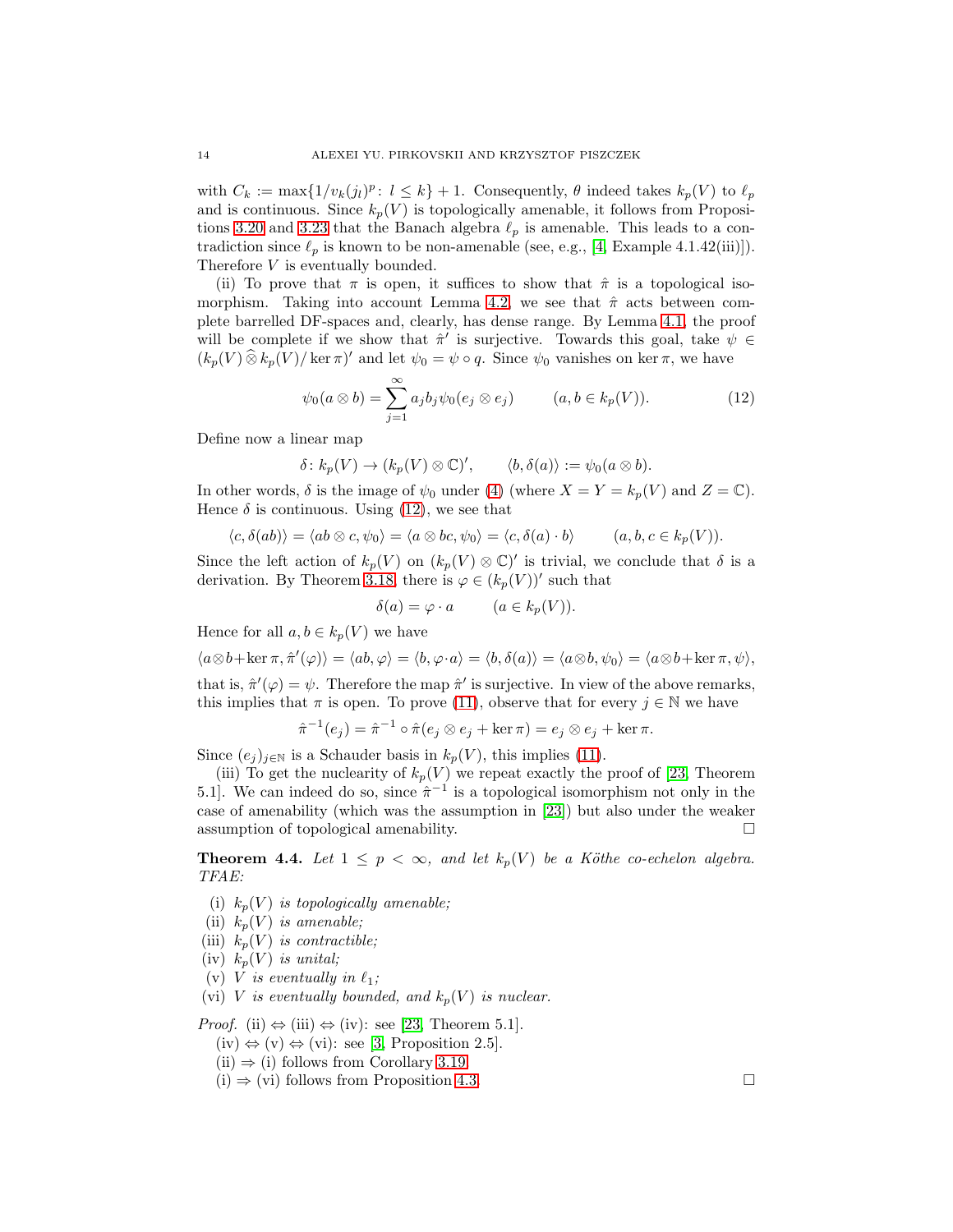It turns out that the cases of Köthe co-echelon algebras of order zero and infinity can be treated simultaneously.

<span id="page-14-0"></span>**Theorem 4.5.** *Let*  $p \in \{0, \infty\}$ *, and let*  $k_p(V)$  *be a Köthe co-echelon algebra. TFAE:* 

- (i)  $k_0(V)$  *is topologically amenable;*
- (ii)  $k_{\infty}(V)$  *is topologically amenable;*
- (iii) V *is eventually bounded.*

*Proof.* (ii)  $\Rightarrow$  (iii). If  $k_{\infty}(V)$  is topologically amenable then we can follow the proof of Proposition [4.3](#page-12-1) to show that  $V$  is eventually bounded. Indeed, suppose towards a contradiction that all the weights  $v_n$  are unbounded. This implies that there is a sequence  $j_l \nearrow \infty$  such that  $v_k(j_l) \geq 2^l$  for all  $l \in \mathbb{N}$  and all  $k \leq l$ . Define a dense range homomorphism

$$
\theta\colon k_{\infty}(V)\to \ell_1,\quad \theta(a):=(a_{j_l})_{l\in\mathbb{N}},
$$

where we consider  $\ell_1$  with the coordinate-wise multiplication. For every  $k \in \mathbb{N}$  we get

$$
\|\theta(a)\|_{\ell_1} = \sum_{l \le k} |a_{j_l}| + \sum_{l > k} |a_{j_l}| \le C_k \|a\|_{k,\infty}
$$

with  $C_k := \sum_{l \leq k} (1/v_k(j_l)) + 1$ . Consequently,  $\theta$  indeed takes  $k_{\infty}(V)$  to  $\ell_1$  and is continuous. Since  $k_{\infty}(V)$  is topologically amenable, it follows from Proposi-tions [3.20](#page-10-0) and [3.23](#page-10-1) that the Banach algebra  $\ell_1$  is amenable. This leads to a contradiction since  $\ell_1$  is known to be non-amenable (see, e.g., [\[4,](#page-18-5) Example 4.1.42(iii)]). Therefore V is eventually bounded.

(iii)  $\Rightarrow$  (ii). Without loss of generality, we may assume that  $v_1 \in V$  is bounded. We then have  $\ell_{\infty} \subset \ell_{\infty}(v_1)$ , and the inclusion is clearly bounded. Composing with the inclusion of  $\ell_{\infty}(v_1)$  into  $k_{\infty}(V)$ , we obtain a continuous homomorphism

<span id="page-14-1"></span>
$$
\theta \colon \ell_{\infty} \to k_{\infty}(V), \quad \theta(a) := a. \tag{13}
$$

We claim that  $\theta$  has dense range. To this end, let  $a \in k_{\infty}(V) \setminus \{0\}$ , i.e.,  $0 <$  $||a||_{n,\infty} < \infty$  for some  $n \in \mathbb{N}$ . Using (W3), find  $m \in \mathbb{N}$  and  $C > 0$  such that

$$
\forall j \in \mathbb{N} \quad v_m(j) \leq C v_n(j)^2.
$$

Fix  $\varepsilon > 0$  and denote  $J_1 := \{ j \in \mathbb{N} : v_n(j) \geq \frac{\varepsilon}{2C||a||_{n,\infty}} \}$  and  $J_2 := \mathbb{N} \setminus J_1$ . Define a scalar sequence  $b^{\varepsilon} = (b_j)_j$  as

$$
b_j:=\begin{cases} a_j, \ j\in J_1\\ 0, \ j\in J_2. \end{cases}
$$

For each  $j \in J_1$  we have

$$
|b_j| \le \frac{2C}{\varepsilon} ||a||_{n,\infty} |a_j| v_n(j) \le \frac{2C}{\varepsilon} ||a||_{n,\infty}^2.
$$

Consequently,  $b^{\varepsilon} \in \ell_{\infty}$  with  $||b^{\varepsilon}||_{\ell_{\infty}} \leq \frac{2C}{\varepsilon} ||a||_{n,\infty}^2$ . If  $J_2$  is empty, we conclude that  $a = b^{\varepsilon}$  is in the range of  $\theta$ . Otherwise observe that

$$
||a - b^{\varepsilon}||_{m,\infty} = \sup_{j \in J_2} |a_j| v_m(j).
$$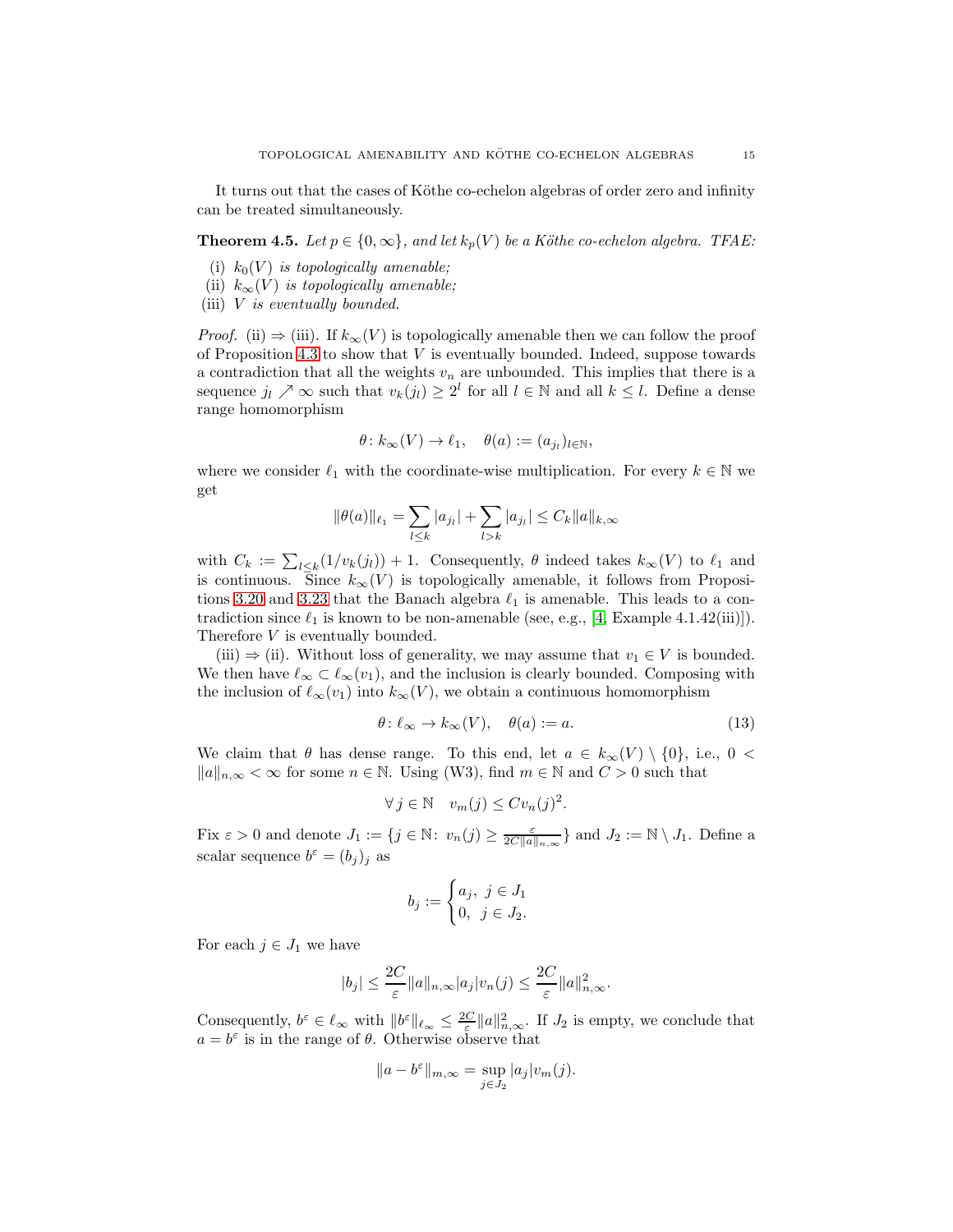For any  $j \in J_2$  we get

$$
|a_j|v_m(j) \le C|a_j|v_n(j)^2 \le C||a||_{n,\infty}v_n(j)
$$
  
< 
$$
< C||a||_{n,\infty} \frac{\varepsilon}{2C||a||_{n,\infty}} = \frac{\varepsilon}{2} < \varepsilon.
$$

Thus  $||a - b^{\varepsilon}||_{m,\infty} < \varepsilon$ . This implies that for a sequence  $\varepsilon_k \searrow 0$  we get another sequence  $b^k := b^{\varepsilon_k} \in \ell_\infty$  such that

$$
\lim_{k \to \infty} b^k = a \quad \text{in } \ell_\infty(v_m).
$$

But the topology of  $\ell_{\infty}(v_m)$  is stronger than that of  $k_{\infty}(V)$ , thus

$$
\lim_{k \to \infty} b^k = a \quad \text{in } k_\infty(V).
$$

Consequently, the homomorphism [\(13\)](#page-14-1) has dense range. Since  $\ell_{\infty}$  is amenable by [\[10,](#page-18-0) Lemma 7.10] (see also [\[4,](#page-18-5) Theorem 5.6.2], [\[7,](#page-18-7) Theorem VII.2.42]), the topological amenability of  $k_{\infty}(V)$  now follows from Propositions [3.20](#page-10-0) and [3.23.](#page-10-1)

<span id="page-15-0"></span>(i)  $\Leftrightarrow$  (iii). This part is even easier since  $(e_j)_{j\in\mathbb{N}}$  is a common Schauder basis for th  $c_0$  and  $k_0(V)$ , thus the density of the range of  $\theta$  in (13) is immediate. both  $c_0$  and  $k_0(V)$ , thus the density of the range of  $\theta$  in [\(13\)](#page-14-1) is immediate.

## 5. Examples

Let us now give some concrete examples which illustrate Theorems [4.4](#page-13-0) and [4.5.](#page-14-0)

<span id="page-15-2"></span>**Example 5.1.** Applying Theorem [4.4,](#page-13-0) we see that the algebra  $\varphi$  of finite sequences (see Example [2.5\)](#page-5-0) is not topologically amenable.

<span id="page-15-1"></span>**Example 5.2.** Consider the dual power series space  $DA_R^p(\alpha)$ , where  $1 \leq p \leq \infty$  and  $R \in \{0\} \cup [1, +\infty)$  (see Example [2.6\)](#page-5-3). If  $R \geq 1$ , then the respective weights  $(r^{\alpha_j})_{j \in \mathbb{N}}$ are clearly unbounded for all  $r > R$ , so  $D\Lambda_R^p(\alpha)$  is not topologically amenable in this case (see Theorems [4.4](#page-13-0) and [4.5\)](#page-14-0). On the other hand,  $(r^{\alpha_j})_{j\in\mathbb{N}}$  is bounded for each  $0 < r \leq 1$ , and so  $D\Lambda_0^{\infty}(\alpha)$  is topologically amenable by Theorem [4.5.](#page-14-0)

In fact, more is true. Indeed, all dual power series spaces  $D\Lambda_R^p(\alpha)$  are Schwartz spaces by [\[1,](#page-18-11) Theorem 4.9]. Also, it is clear that  $D\Lambda_0^{\infty}(\alpha)$  is unital. Now [\[24,](#page-19-1) Theorem 12] implies that  $D\Lambda_0^{\infty}(\alpha)$  is contractible.

Finally, if  $p < \infty$ , then  $DA_0^p(\alpha)$  is topologically amenable iff it is contractible iff  $\sum_j r^{\alpha_j} < \infty$  for some  $r > 0$  (see Theorem [4.4\)](#page-13-0).

**Example 5.3.** The algebra  $s'$  of sequences of polynomial growth is contractible. This follows from [\[32,](#page-19-14) Proposition 7.3] and is explicitly mentioned in [\[19,](#page-19-15) Example 3.1], [\[14,](#page-18-16) Example 6.6]. Since  $s' = D\Lambda_0^p(\alpha)$ , where  $\alpha_j = \log j$  (see Example [2.7\)](#page-5-4), we see that the contractibility of  $s'$  is also a special case of Example [5.2.](#page-15-1)

<span id="page-15-3"></span>Example 5.4. As another special case of Example [5.2,](#page-15-1) we see that the Hadamard algebra  $\mathscr{H}(\overline{\mathbb{D}}_R)$  of germs of holomorphic functions on the disc  $\overline{\mathbb{D}}_R$  (see Example [2.8\)](#page-5-1) is not topologically amenable for  $R \geq 1$ . On the other hand, letting  $R = 0$ , we see that the Hadamard algebra  $\mathcal{H}_0$  of holomorphic germs at zero is contractible.

The reader may have noticed that for all the algebras mentioned in Examples [5.1–](#page-15-2) [5.4](#page-15-3) topological amenability is equivalent to contractibility. On the other hand, there are two obvious examples of topologically amenable co-echelon algebras that are not contractible — namely,  $c_0$  and  $\ell_{\infty}$ . To construct more examples of the same kind, let us first observe that the direct sum of two co-echelon algebras of the same order is also a co-echelon algebra. More exactly, if  $V = (v_n)_{n \in \mathbb{N}}$  and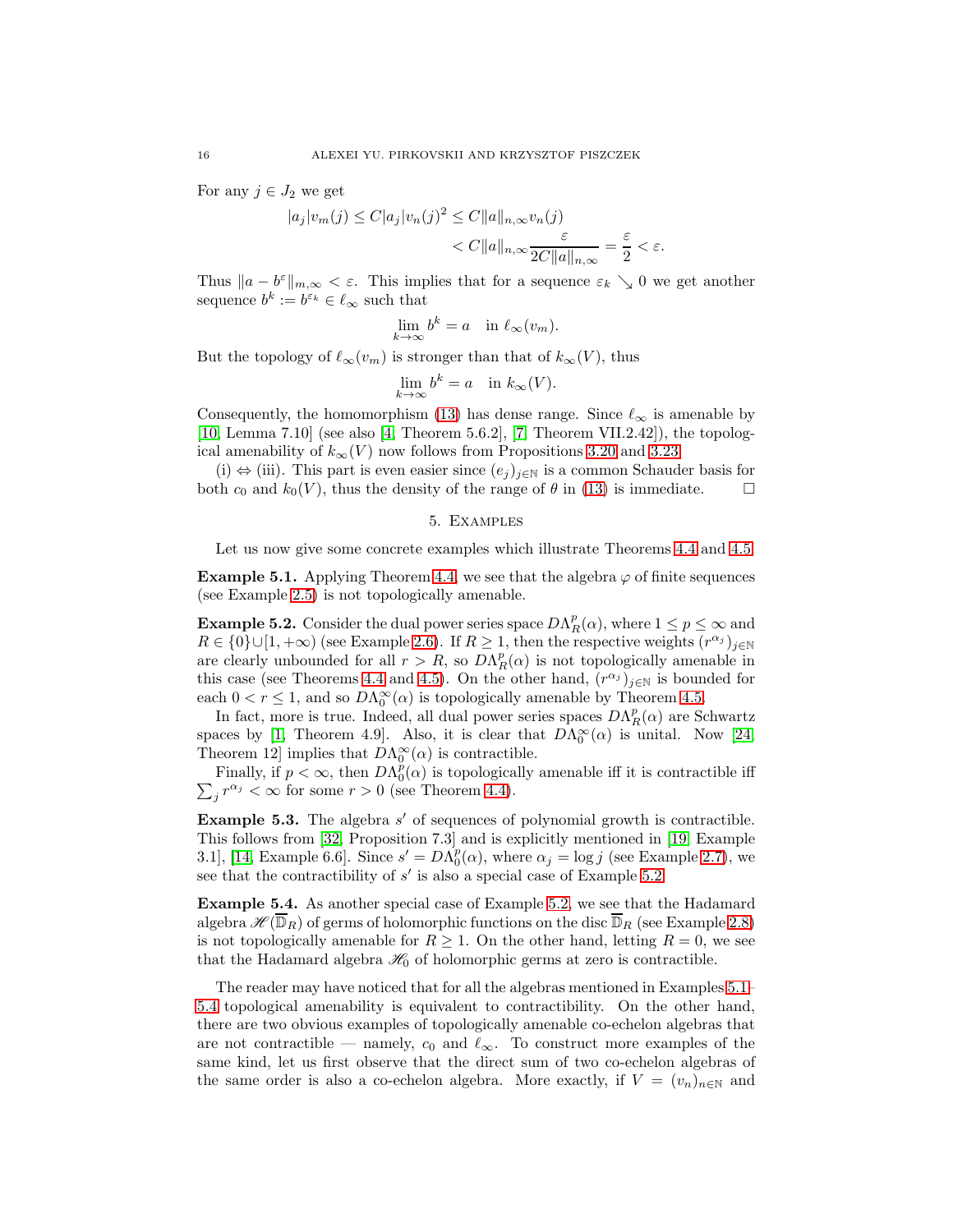$W = (w_n)_{n \in \mathbb{N}}$  are sequences of weights on index sets I and J, respectively, then we have  $k_p(I, V) \oplus k_p(J, W) \cong k_p(I \sqcup J, U)$ , where the sequence  $U = (u_n)_{n \in \mathbb{N}}$ of weights on  $I \sqcup J$  is given by  $u_n(i) = v_n(i)$  if  $i \in I$ , and  $u_n(j) = w_n(j)$  if  $j \in J$ . Conversely, each partition  $I = S \sqcup T$  induces a direct sum decomposition  $k_p(I, V) \cong k_p(S, V_S) \oplus k_p(T, V_T)$ , where  $V_S$  and  $V_T$  consist of the restrictions to S and  $T$  of weights from  $V$ .

<span id="page-16-1"></span>**Example 5.5.** Let  $A_1 = c_0 \oplus D\Lambda_0^{\infty}(\alpha)$  and  $A_2 = \ell_{\infty} \oplus D\Lambda_0^{\infty}(\alpha)$ . In view of the above discussion,  $A_1$  and  $A_2$  are co-echelon algebras of order 0 and  $\infty$ , respectively. By Theorem [4.5,](#page-14-0)  $A_1$  and  $A_2$  are topologically amenable. On the other hand,  $A_1$ and  $A_2$  are not Montel spaces, so they are not contractible by [\[24,](#page-19-1) Theorems 12 and 13] (moreover,  $A_1$  is not unital, which already implies that it is not contractible).

Of course, the above example is degenerate in a sense. Our next goal is to construct a "genuine" example of a co-echelon algebra of order  $\infty$  which is topologically amenable and unital, but is not contractible. By "genuine" we mean that the algebra we are going to construct is not reduced to a direct sum of  $\ell_{\infty}$  with a contractible algebra of the form  $k_{\infty}(V)$  in the sense explained before Example [5.5.](#page-16-1)

<span id="page-16-0"></span>**Example 5.6.** We fix a sequence  $(c_j)_{j\in\mathbb{N}}$  of positive numbers such that  $c_j \leq 1$  for all j, and such that  $c_j \to 0$  as  $j \to \infty$ . For each  $n \in \mathbb{N}$  define a weight  $v_n$  on  $\mathbb{N}^2$  by

<span id="page-16-3"></span>
$$
v_n(i,j) = \begin{cases} c_j^n, & i < n, \\ 1, & i \ge n. \end{cases} \tag{14}
$$

Clearly, the sequence  $V = (v_n)_{n \in \mathbb{N}}$  satisfies (W1) and (W2). Furthermore, we have  $v_{2n} \leq v_n^2$  for all  $n \in \mathbb{N}$ , whence V satisfies (W3). Thus  $k_p(\mathbb{N}^2, V)$  is a Köthe coechelon algebra for all p. Since V is eventually bounded, we see that  $k_0(\mathbb{N}^2, V)$  and  $k_{\infty}(\mathbb{N}^2, V)$  are topologically amenable (see Theorem [4.5\)](#page-14-0). Moreover,  $k_{\infty}(\mathbb{N}^2, V)$  is clearly unital.

For each  $i \in \mathbb{N}$ , let  $L_i = \{(i, j) : j \in \mathbb{N}\} \subset \mathbb{N}^2$ .

<span id="page-16-2"></span>**Lemma 5.7.** *If*  $S \subset \mathbb{N}^2$ , then  $k_{\infty}(S, V_S)$  *is a Banach space if and only if*  $S \cap L_n$ *is finite for all*  $n \in \mathbb{N}$ *.* 

*Proof.* We will use the well-known fact that an (LB)-space  $E = \text{ind}_n E_n$  (where  $E_n$  are Banach spaces, and  $E_n \to E_{n+1}$  are bounded linear injections) is a Banach space if and only if the sequence  $(E_n)$  stabilizes in the sense that there exists  $N \in \mathbb{N}$ such that  $E_n \to E_{n+1}$  is a topological isomorphism for all  $n \geq N$  (this follows, for example, from [\[12,](#page-18-8) 19.5.(4)]).

If  $S \cap L_n$  is finite for all  $n \in \mathbb{N}$ , then so is  $S_n = \bigcup_{k \leq n} (S \cap L_k)$ . We clearly have  $v_n = v_{n+1} = 1$  outside  $S_n$ . Letting

$$
C_n = \max_{(i,j) \in S_n} \frac{v_n(i,j)}{v_{n+1}(i,j)},
$$

we obtain  $v_n \leq C_n v_{n+1}$  everywhere on S. This readily implies that  $\ell_\infty(S, v_n) \to$  $\ell_{\infty}(S, v_{n+1})$  is a topological isomorphism. Hence  $k_{\infty}(S, V_S)$  is a Banach space.

Conversely, suppose that  $S \cap L_k$  is infinite for some k. Since for each  $n \geq k+1$ we have  $v_n(k, j) = c_j^n$ , and since  $c_j \to 0$  as  $j \to \infty$ , we see that there is no  $C > 0$ such that  $v_n \leq C v_{n+1}$  on  $S \cap L_k$ . Therefore  $\ell_{\infty}(S, v_n) \to \ell_{\infty}(S, v_{n+1})$  is not a topological isomorphism, and so  $k_{\infty}(S, V_S)$  is not a Banach space. topological isomorphism, and so  $k_{\infty}(S, V_S)$  is not a Banach space.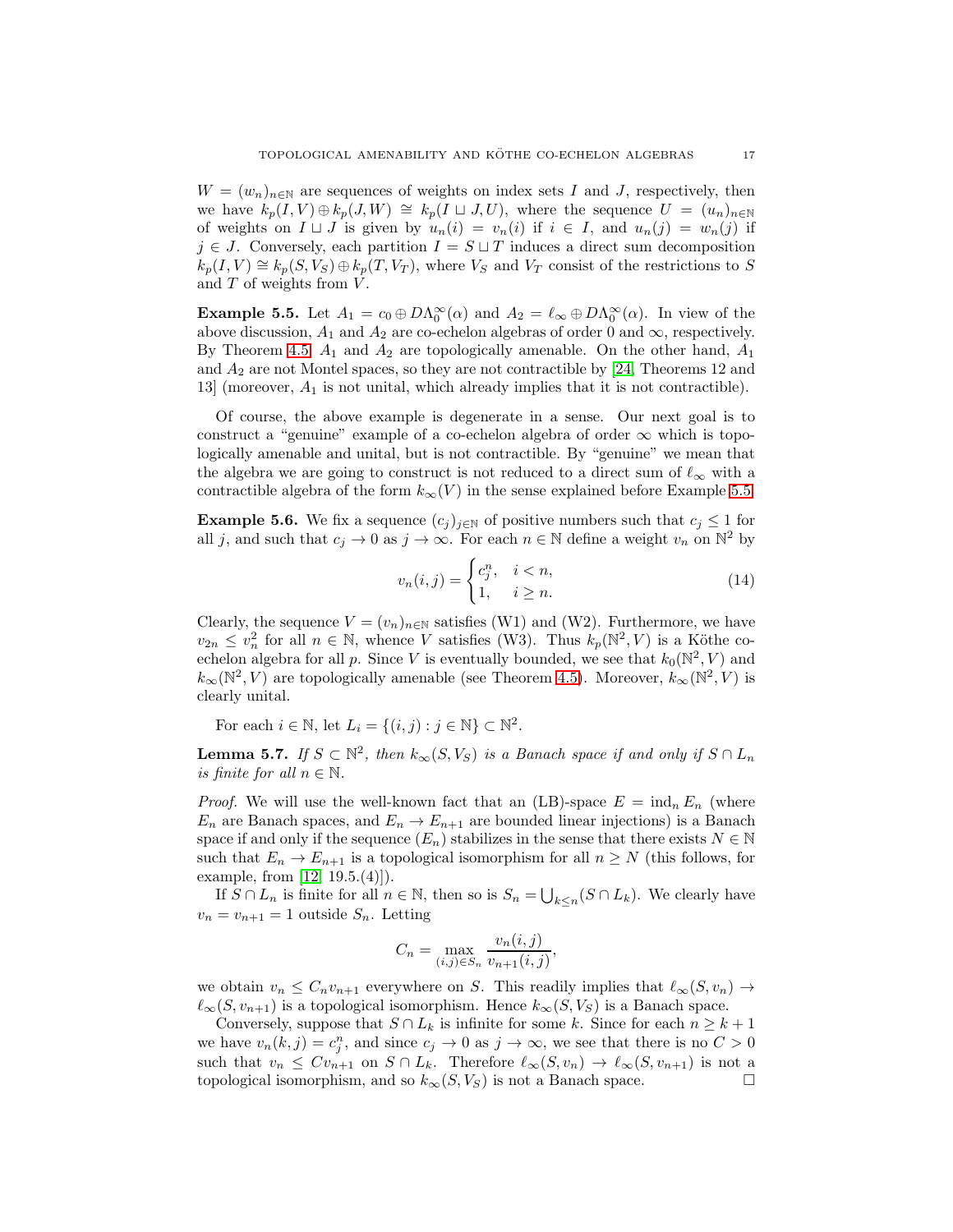<span id="page-17-1"></span>**Lemma 5.8.** *There is no decomposition*  $\mathbb{N}^2 = S \sqcup T$  *such that*  $k_{\infty}(S, V_S)$  *is a Banach space and such that*  $k_{\infty}(T, V_T)$  *is a Montel space.* 

*Proof.* Suppose that  $S \subset \mathbb{N}^2$  is a subset such that  $k_{\infty}(S, V_S)$  is a Banach space, and let  $T = \mathbb{N}^2 \setminus S$ . By Lemma [5.7,](#page-16-2) for each  $n \in \mathbb{N}$  there exists  $j_n \in \mathbb{N}$  such that  $(n, j_n) \in T$ . We clearly have  $v_m(n, j_n) = 1$  for all  $n \geq m$ . Letting  $R = \{(n, j_n) :$  $n \in \mathbb{N}$ , we conclude that

$$
\inf_{(i,j)\in R} \frac{v_m(i,j)}{v_1(i,j)} = \inf_{n\in \mathbb{N}} \frac{v_m(n,j_n)}{v_1(n,j_n)} > 0 \quad (m \in \mathbb{N}).
$$

The existence of an infinite set  $R \subset T$  with the above property means precisely that  $k_{-1}(T V_T)$  is not Montel [1] Theorem 4.7] that  $k_{\infty}(T, V_T)$  is not Montel [\[1,](#page-18-11) Theorem 4.7].

Essentially the same argument applies to  $k_0(\mathbb{N}^2, V)$ . However, more is true.

<span id="page-17-0"></span>**Lemma 5.9.** Let V be the weight sequence on  $\mathbb{N}^2$  given by [\(14\)](#page-16-3). Then  $k_0(\mathbb{N}^2, V)$ *is not complete, and the underlying lcs of*  $k_0(\mathbb{N}^2, V)$  *is not isomorphic to a direct sum of a normed space and a dense subspace of a reflexive space.*

*Proof.* Recall from [\[1,](#page-18-11) Theorem 2.7] that, for each set I and each sequence  $V =$  $(v_n)_{n\in\mathbb{N}}$  of weights on I satisfying (W1) and (W2), the strong dual of  $k_0(I, V)$  is topologically isomorphic to the Köthe echelon space

$$
\lambda_1(I, A) = \left\{ x = (x_i) \in \mathbb{C}^I : ||x||_n = \sum_{i \in I} |x_i| a_n(i) < \infty \, \forall n \in \mathbb{N} \right\},
$$

where  $a_n(i) = v_n(i)^{-1}$  and  $A = (a_n)_{n \in \mathbb{N}}$  is the corresponding Köthe set.

Let now  $I = \mathbb{N}^2$ , let V be given by [\(14\)](#page-16-3), and let  $E = k_0(\mathbb{N}^2, V)$ . Assume, towards a contradiction, that  $E \cong E_0 \oplus E_1$ , where  $E_0$  is a normed space and  $E_1$ is a dense subspace of a reflexive space. Hence we have a topological isomorphism  $E' \cong E'_0 \oplus E'_1$ . Moreover,  $E'_0$  is a Banach space, and  $E'_1$  is a reflexive Fréchet space (see, e.g.,  $[12, 23.5.5]$  and  $[29.3.1]$ ). Now recall from [\[17,](#page-18-4) Corollary 25.14] that all reflexive Fréchet spaces are distinguished, i.e., their strong duals are barrelled. Clearly, each normed space is distinguished, and a direct sum of two distinguished spaces is distinguished. Therefore  $E'$  is distinguished.

On the other hand, it is easily seen that the Köthe set  $A = (a_n)_{n \in \mathbb{N}}$  on  $\mathbb{N}^2$ , where  $a_n(i,j) = v_n(i,j)^{-1}$ , satisfies the conditions of [\[17,](#page-18-4) Corollary 27.18]. Hence  $\lambda_1(\mathbb{N}^2, A)$  is not distinguished. This is a contradiction since  $E' \cong \lambda_1(\mathbb{N}^2, A)$  (see above).

Applying now [\[1,](#page-18-11) Corollary 3.5 and Theorem 3.7], we conclude that  $k_0(\mathbb{N}^2, V)$  is not complete.  $\Box$ 

# Proposition 5.10. *Let* V *be the weight sequence on* N 2 *given by* [\(14\)](#page-16-3)*. Then*

- (i)  $k_0(\mathbb{N}^2, V)$  and  $k_\infty(\mathbb{N}^2, V)$  are topologically amenable Köthe co-echelon alge*bras;*
- (ii)  $k_{\infty}(\mathbb{N}^2, V)$  *is unital*;
- (iii)  $k_0(N^2, V)$  *is not complete;*
- (iv) *there is no decomposition*  $\mathbb{N}^2 = S \sqcup T$  *such that*  $k_{\infty}(S, V_S)$  *is a Banach algebra and such that*  $k_{\infty}(T, V_T)$  *is a contractible algebra;*
- (v) the underlying lcs of  $k_0(\mathbb{N}^2, V)$  is not isomorphic to a direct sum of a normed *algebra and a contractible K¨othe co-echelon algebra.*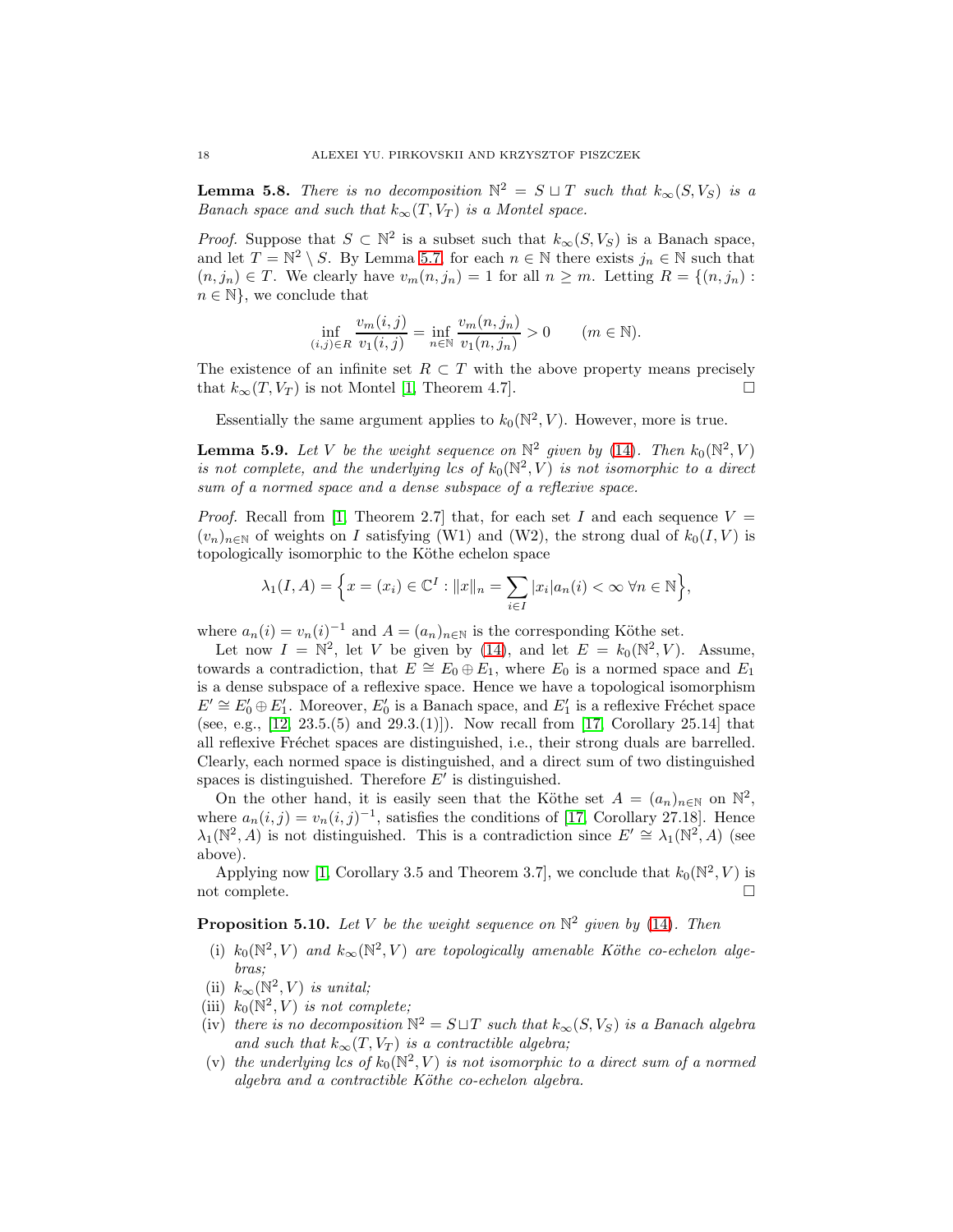*Proof.* Properties (i) and (ii) are mentioned in Example [5.6,](#page-16-0) while (iii) is contained in Lemma [5.9.](#page-17-0) To prove (iv) and (v), observe that each contractible co-echelon algebra of order  $p > 0$  is a Montel space (for  $p < \infty$  this follows from Theorem [4.4,](#page-13-0) while for  $p = \infty$  this is [\[24,](#page-19-1) Theorem 12]). Also, if a co-echelon algebra of order 0 is contractible, then its completion is a Montel space  $[24,$  Theorem 13. Now (iv) and (v) follow from Lemmas [5.8](#page-17-1) and [5.9,](#page-17-0) respectively.  $\square$ 

We conjecture that (v) holds for  $k_{\infty}(\mathbb{N}^2, V)$  as well.

### **REFERENCES**

- <span id="page-18-11"></span>[1] Klaus D. Bierstedt, Reinhold G. Meise, and William H. Summers. Köthe sets and Köthe sequence spaces. In *Functional analysis, holomorphy and approximation theory (Rio de Janeiro, 1980)*, volume 71 of *North-Holland Math. Stud.*, pages 27–91. North-Holland, Amsterdam-New York, 1982.
- <span id="page-18-13"></span>[2] Klaus D. Bierstedt. An introduction to locally convex inductive limits. *Functional analysis and its applications (Nice, 1986)*, 35–133, ICPAM Lecture Notes, World Sci. Publishing, Singapore, 1988.
- <span id="page-18-12"></span>[3] José Bonet and Paweł Domański. Köthe coechelon spaces as locally convex algebras. *Studia Math.*, 199(3):241–265, 2010.
- <span id="page-18-5"></span>[4] Harold G. Dales. *Banach algebras and automatic continuity*, volume 24 of *London Mathematical Society Monographs. New Series*. The Clarendon Press Oxford University Press, New York, 2000. Oxford Science Publications.
- <span id="page-18-2"></span>[5] Alexander Ya. Helemskii. The homological dimension of normed modules over Banach algebras. (Russian) Mat. Sb. (N.S.) 81 (123):3 (1970), 430–444; translation in *Math. USSR-Sb.*, 10:3 (1970), 399–411.
- <span id="page-18-1"></span>[6] Alexander Ya. Helemskii and Mark V. Sheinberg. Amenable Banach algebras. (Russian) *Funktsional. Anal. i Prilozhen.* 13 (1979), no. 1, 42–48; translation in *Funct. Anal. Appl.*, 13:1 (1979), 32–37.
- <span id="page-18-7"></span>[7] Alexander Ya. Helemskii. *The homology of Banach and topological algebras*, volume 41 of *Mathematics and its Applications (Soviet Series)*. Kluwer Academic Publishers Group, Dordrecht, 1989. Translated from the Russian by Alan West.
- <span id="page-18-14"></span>[8] Alexander Ya. Helemskii. *Banach and locally convex algebras*. Oxford Science Publications. The Clarendon Press, Oxford University Press, New York, 1993.
- <span id="page-18-10"></span><span id="page-18-0"></span>[9] Hans Jarchow. *Locally convex spaces*. B. G. Teubner, Stuttgart, 1981. Mathematische Leitfäden.
- [10] Barry E. Johnson. *Cohomology in Banach algebras*. American Mathematical Society, Providence, R.I., 1972. Memoirs of the American Mathematical Society, No. 127.
- <span id="page-18-3"></span>[11] Reinhardt Kiehl and Jean-Louis Verdier. Ein einfacher Beweis des Kohärenzsatzes von Grauert. (German) Math. Ann. 195 (1971), 24–50.
- <span id="page-18-8"></span>[12] Gottfried Köthe. *Topological vector spaces. I*. Translated from the German by D. J. H. Garling. Die Grundlehren der mathematischen Wissenschaften, Band 159. Springer-Verlag New York Inc., New York, 1969.
- <span id="page-18-9"></span>[13] Gottfried Köthe. *Topological vector spaces. II*, volume 237 of *Grundlehren der Mathematischen Wissenschaften [Fundamental Principles of Mathematical Science]*. Springer-Verlag, New York-Berlin, 1979.
- <span id="page-18-16"></span>[14] Zinaida A. Lykova. Cyclic cohomology of certain nuclear Fréchet and DF algebras. *Cent. Eur. J. Math.*, 6(3):405–421, 2008.
- <span id="page-18-6"></span>[15] Anastasios Mallios. *Topological algebras. Selected topics*, volume 124 of *North-Holland Mathematics Studies*. North-Holland Publishing Co., Amsterdam, 1986. Notas de Matemática [Mathematical Notes], 109.
- <span id="page-18-15"></span>[16] Elisabetta M. Mangino. Complete projective tensor product of (LB)-spaces. *Arch. Math. (Basel)*, 64(1):33–41, 1995.
- <span id="page-18-4"></span>[17] Reinhold G. Meise and Dietmar Vogt. *Introduction to functional analysis*, volume 2 of *Oxford Graduate Texts in Mathematics*. The Clarendon Press Oxford University Press, New York, 1997. Translated from the German by M. S. Ramanujan and revised by the authors.